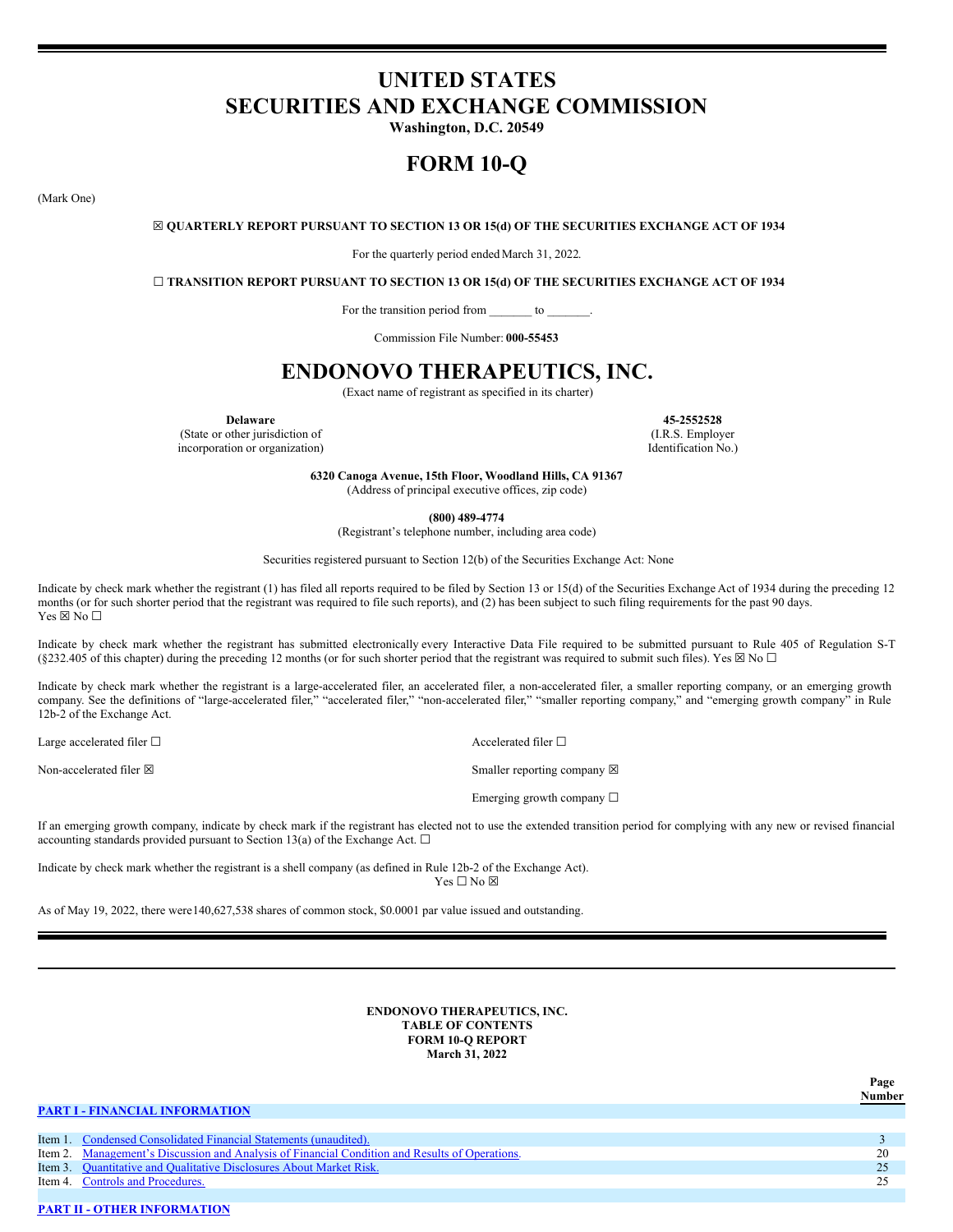| Item 1. Legal Proceedings.                                           | 26 |
|----------------------------------------------------------------------|----|
| Item 1A. Risk Factors.                                               | 26 |
| Item 2. Unregistered Sales of Equity Securities and Use of Proceeds. | 26 |
| Item 3. Defaults Upon Senior Securities.                             | 27 |
| Item 4. Mine Safety Disclosures                                      | 27 |
| Item 5. Other Information.                                           | 27 |
| Item 6. Exhibits.                                                    | 27 |
|                                                                      |    |
| <b>SIGNATURES</b>                                                    | 28 |
|                                                                      |    |

2

## **PART I - FINANCIAL INFORMATION**

#### **Item 1. Financial Statements.**

## **Endonovo Therapeutics, Inc. and Subsidiaries Condensed Consolidated Balance Sheets**

|                                                                                                                                                                   | March 31, 2022<br>(Unaudited) | December 31, 2021<br>(Audited) |
|-------------------------------------------------------------------------------------------------------------------------------------------------------------------|-------------------------------|--------------------------------|
| <b>ASSETS</b>                                                                                                                                                     |                               |                                |
| Current assets:                                                                                                                                                   |                               |                                |
| $\mathbf{s}$<br>Cash                                                                                                                                              | 59.982                        | $\mathsf{\$}$<br>85.936        |
| Accounts receivable, net of allowance for doubtful accounts of \$0                                                                                                | 945                           | 944                            |
| Prepaid expenses and other current assets                                                                                                                         | 3,500                         | 7,975                          |
| Total current assets                                                                                                                                              | 64,427                        | 94.855                         |
| Patents, net                                                                                                                                                      | 1,750,628                     | 1,912,356                      |
| <b>Total</b> assets<br>$\mathbf{s}$                                                                                                                               | 1,815,055                     | 2,007,211<br>\$                |
| LIABILITIES AND SHAREHOLDERS' DEFICIT                                                                                                                             |                               |                                |
| Current liabilities                                                                                                                                               |                               |                                |
| $\mathbb{S}$<br>Accounts payable                                                                                                                                  | 704,018                       | $\mathsf{\$}$<br>658,463       |
| Accrued interest                                                                                                                                                  | 2,759,929                     | 2,528,459                      |
| Deferred compensation                                                                                                                                             | 4,042,411                     | 3,891,361                      |
| Notes payable, net of discounts of \$60,877 and \$75,800 as of March 31, 2022, and December 31, 2021                                                              | 7,169,953                     | 7,055,030                      |
| Notes payable - former related party                                                                                                                              | 123,100                       | 126,100                        |
| Derivative liability                                                                                                                                              | 4,972,655                     | 3,442,297                      |
| Total current liabilities                                                                                                                                         | 19,772,066                    | 17,701,710                     |
| Acquisition payable                                                                                                                                               | 79,825                        | 79,825                         |
| <b>Total liabilities</b>                                                                                                                                          | 19,851,891                    | 17,781,535                     |
| COMMITMENTS AND CONTINGENCIES, note 9                                                                                                                             |                               |                                |
| Shareholders' deficit                                                                                                                                             |                               |                                |
| Super AA super voting preferred stock, \$0.001 par value; 1,000,000 authorized and 25,000 issued and<br>outstanding at March 31, 2022, and December 31, 2021      | 25                            | 25                             |
| Series B convertible preferred stock, \$0.0001 par value; 50,000 shares authorized, 600 shares issued and<br>outstanding at March 31, 2022, and December 31, 2021 | $\mathbf{1}$                  | $\mathbf{1}$                   |
|                                                                                                                                                                   |                               |                                |
| Series C convertible preferred stock, \$0,0001 par value; 8,000 shares authorized, 738 shares issued and<br>outstanding at March 31, 2022, and December 31, 2021  |                               |                                |
|                                                                                                                                                                   |                               |                                |
| Series D convertible preferred stock, \$0.0001 par value; 20,000 shares authorized, 305 issued and<br>outstanding at March 31, 2022, and December 31, 2021        |                               |                                |
|                                                                                                                                                                   |                               |                                |
| Common stock, \$0.0001 par value; 2,500,000,000 shares authorized; 81,327,538 and 74,498,761 shares                                                               | 8.132                         |                                |
| issued and outstanding as of March 31, 2022, and December 31, 2021<br>Additional paid-in capital                                                                  | 40,813,201                    | 7,449<br>40,663,187            |
| Stock subscriptions                                                                                                                                               | (1,570)                       | (1,570)                        |
| Accumulated deficit                                                                                                                                               | (58, 856, 625)                | (56, 443, 416)                 |
| Total shareholders' deficit                                                                                                                                       | (18, 036, 836)                | (15,774,324)                   |
| $\mathbb{S}$<br>Total liabilities and shareholders' deficit                                                                                                       | 1,815,055                     | 2,007,211<br>\$                |

*See accompanying summary of accounting policies and notes to unaudited condensed consolidated financial statements.*

**Endonovo Therapeutics, Inc. and Subsidiaries Condensed Consolidated Statements of Operations (Unaudited)**

3

Three Months Ended

March 31, 2022 2021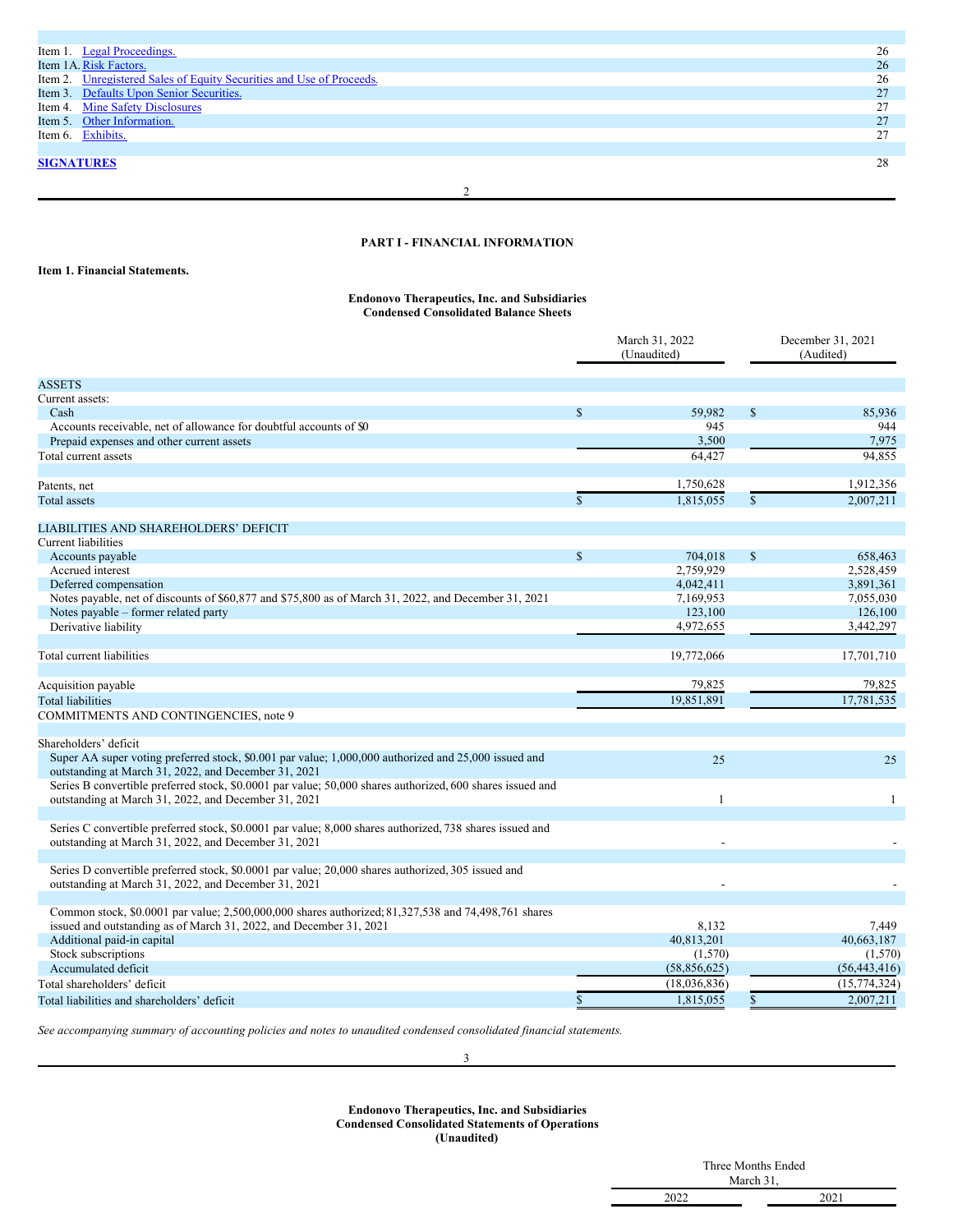| Revenue                                      | $\mathbb{S}$ | 2,282       | $\mathbb{S}$ | 34,715      |
|----------------------------------------------|--------------|-------------|--------------|-------------|
| Cost of revenue                              |              | 714         |              | 2,521       |
| Gross profit                                 |              | 1,568       |              | 32,194      |
| Operating expenses                           |              | 487,330     |              | 622,638     |
| Loss from operations                         |              | (485, 762)  |              | (590, 444)  |
| Other expense                                |              |             |              |             |
| Change in fair value of derivative liability |              | (1,530,358) |              | (1,700,010) |
| Loss on settlement of debt                   |              | (60, 947)   |              | (43,025)    |
| Interest expense, net                        |              | (336, 142)  |              | (347, 402)  |
| Other expense                                |              | (1,927,447) |              | (2,090,437) |
| Loss before income taxes                     |              | (2,413,209) |              | (2,680,881) |
| Provision for income taxes                   |              |             |              |             |
| Net loss income                              |              | (2,413,209) | S            | (2,680,881) |
| Basic Loss per share                         |              | (0.03)      |              | (0.06)      |
| Diluted Loss per share                       |              | (0.03)      |              | (0.06)      |
| Weighted average common share outstanding:   |              |             |              |             |
| <b>Basic and Diluted</b>                     |              | 79,005,583  |              | 41,570,483  |
|                                              |              |             |              |             |

*See accompanying summary of accounting policies and notes to unaudited condensed consolidated financial statements.*

4

## **Endonovo Therapeutics, Inc. and Subsidiaries Condensed Consolidated Statements of Cash Flows (Unaudited)**

|                                                                         | Three Months ended March 31, |             |    |             |  |  |  |
|-------------------------------------------------------------------------|------------------------------|-------------|----|-------------|--|--|--|
|                                                                         |                              | 2022        |    | 2021        |  |  |  |
| Operating activities:                                                   |                              |             |    |             |  |  |  |
| Net Loss                                                                | S                            | (2,413,209) | \$ | (2,680,881) |  |  |  |
| Adjustments to reconcile net loss to cash used in operating activities: |                              |             |    |             |  |  |  |
| Depreciation and amortization expense                                   |                              | 161,728     |    | 163,308     |  |  |  |
| Stock compensation expense                                              |                              |             |    | 20,471      |  |  |  |
| Fair value of commitment shares issued with debt                        |                              |             |    | 27,170      |  |  |  |
| Loss (gain) on extinguishment of debt                                   |                              | 60.947      |    | 43,025      |  |  |  |
| Amortization of note discount and original issue discount               |                              | 30,674      |    | 42,000      |  |  |  |
| Change in fair value of derivative liability                            |                              | 1,530,358   |    | 1,700,010   |  |  |  |
| Changes in assets and liabilities:                                      |                              |             |    |             |  |  |  |
| Accounts receivable                                                     |                              |             |    | (6, 535)    |  |  |  |
| Prepaid expenses and other current assets                               |                              | 4,475       |    | 1,100       |  |  |  |
| Account payable                                                         |                              | 45,554      |    | 20,908      |  |  |  |
| Accrued interest                                                        |                              | 305,469     |    | 278,232     |  |  |  |
| Deferred compensation                                                   |                              | 151,050     |    | 101,244     |  |  |  |
|                                                                         |                              | (122, 954)  |    | (289, 948)  |  |  |  |
| Net cash used in operating activities                                   |                              |             |    |             |  |  |  |
|                                                                         |                              |             |    |             |  |  |  |
| Financing activities:                                                   |                              |             |    |             |  |  |  |
| Proceeds from the issuance of notes payable                             |                              | 100,000     |    | 250,000     |  |  |  |
| Repayments to former related-party of notes payable                     |                              | (3,000)     |    | (5,500)     |  |  |  |
| Repayments of convertible debt in cash                                  |                              |             |    | (8,000)     |  |  |  |
| Proceeds from issuance of common stock and units                        |                              |             |    | 126,000     |  |  |  |
|                                                                         |                              |             |    |             |  |  |  |
| Net cash provided by financing activities                               |                              | 97,000      |    | 362,500     |  |  |  |
|                                                                         |                              |             |    |             |  |  |  |
| Net (decrease) increase in cash                                         |                              | (25,954)    |    | 72,552      |  |  |  |
| Cash, beginning of year                                                 |                              | 85,936      |    | 13,420      |  |  |  |
| Cash, end of period                                                     | \$                           | 59,982      |    | 85,972      |  |  |  |
|                                                                         |                              |             |    |             |  |  |  |
| Supplemental disclosure of cash flow information:                       |                              |             |    |             |  |  |  |
| Cash paid for interest                                                  | \$                           |             | S  |             |  |  |  |
| Cash paid for income taxes                                              | S                            |             |    |             |  |  |  |
|                                                                         |                              |             |    |             |  |  |  |
| <b>Non-Cash Investing and Financing Activities:</b>                     |                              |             |    |             |  |  |  |
| Conversion of notes payable and accrued interest to common stock        | $\mathbb{S}$                 | 74,000      | \$ | 310,046     |  |  |  |

*See accompanying summary of accounting policies and notes to unaudited condensed consolidated financial statements.*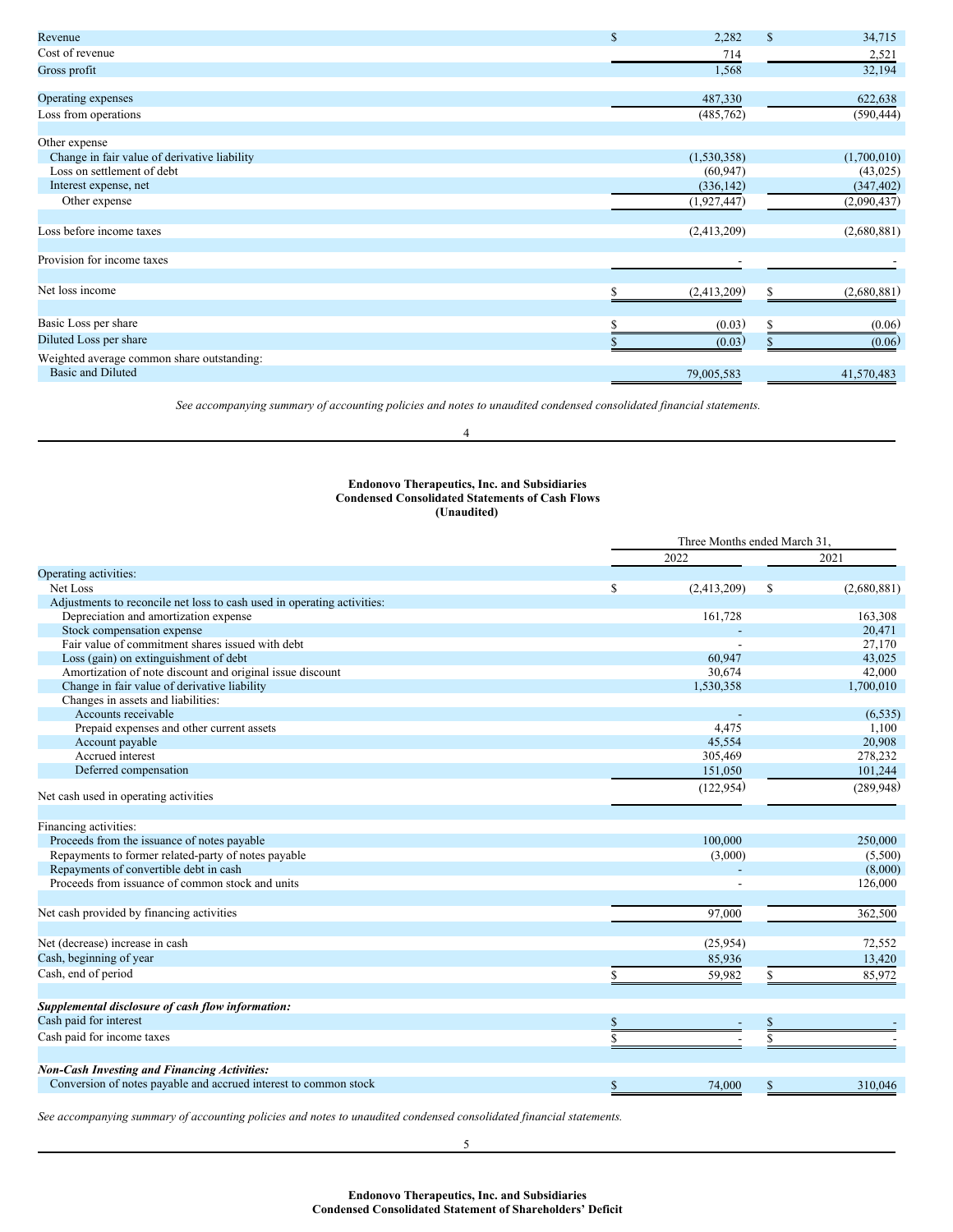#### **(Unaudited)**

## *For three months ended March 31, 2022*

|                                                                     | Preferred Stock | Series AA |     | <b>Preferred Stock</b> | Series B<br>Convertible |     |      | Series D<br>Convertible<br>Preferred Stock |                          |               | Series C<br>Convertible<br>Preferred Stock | Common Stock           |        | Additional<br>Paid-in | Subscription | Retained                    | Total<br>Shareholder's |
|---------------------------------------------------------------------|-----------------|-----------|-----|------------------------|-------------------------|-----|------|--------------------------------------------|--------------------------|---------------|--------------------------------------------|------------------------|--------|-----------------------|--------------|-----------------------------|------------------------|
|                                                                     | Shares Amount   |           |     | Shares Amount          |                         |     |      | Shares Amount                              |                          | Shares Amount |                                            | <b>Shares</b>          | Amount | Capital               | Receivable   | Earnings                    | Deficit                |
| Balance December 31, 2021                                           | 25,000 \$       |           | 25  | 600 \$                 |                         |     | 305S |                                            |                          | 738           |                                            | $-74,498,761$ \$ 7,449 |        | $$40,663,187$ \$      |              | $(1,570)$ \$ $(56,443,416)$ | \$(15,774,324)         |
| Shares issued for conversion of notes                               |                 |           |     |                        |                         |     |      |                                            |                          |               |                                            |                        |        |                       |              |                             |                        |
| payable and accrued interest                                        |                 |           | - - |                        |                         |     |      |                                            | - -                      |               | $\sim$                                     | 3,700,000              | 370    | 88,430                |              | $\sim$                      | 88,800                 |
| Shares issued for settlement of debt                                |                 |           | . . |                        |                         | . . |      |                                            | $\sim$ $\sim$            |               | ۰.                                         | 2,428,777              | 243    | 45,904                |              | ۰.                          | 46,147                 |
| Issuance of commitment shares in connection<br>with promissory note |                 |           | - - |                        |                         | - - |      |                                            | . .                      |               | ۰                                          | 700,000                | 70     | 15,680                |              | ۰                           | 15,750                 |
| Net loss for the quarter ended March 31,                            |                 |           |     |                        |                         |     |      |                                            |                          |               |                                            |                        |        |                       |              |                             |                        |
| 2022                                                                |                 |           |     |                        |                         |     |      |                                            |                          |               |                                            |                        |        |                       |              | (2,413,209)                 | (2,413,209)            |
| Balance March 31, 2022                                              | 25,000 \$       |           | 25  | 600 \$                 |                         |     | 305S |                                            | $\overline{\phantom{a}}$ | 738 \$        | ٠                                          | 81,327,538 \$ 8,132    |        | \$40,813,201          | (1,570)      | \$ (58,856,625)             | \$(18,036,836)         |

## 6

## *For three months ended March 31, 2021*

|                                                                                  |           | Series AA<br>Preferred Stock |               | Series B<br>Convertible<br>Preferred Stock |                                                                                                              |     | Series C<br>Convertible<br>Preferred Stock |                                                                                                              | Preferred Stock | Series D<br>Convertible |     | Common Stock           |            | Additional<br>Paid-in | Subscription | Retained        | Total<br>Shareholder's |
|----------------------------------------------------------------------------------|-----------|------------------------------|---------------|--------------------------------------------|--------------------------------------------------------------------------------------------------------------|-----|--------------------------------------------|--------------------------------------------------------------------------------------------------------------|-----------------|-------------------------|-----|------------------------|------------|-----------------------|--------------|-----------------|------------------------|
|                                                                                  |           | Shares Amount                |               | Shares Amount                              |                                                                                                              |     | Shares Amount                              |                                                                                                              | Shares Amount   |                         |     | <b>Shares</b>          | Amount     | Capital               | Receivable   | Earnings        | Deficit                |
| Balance December 31, 2020                                                        | 25,000 \$ | 25                           | 600 \$        |                                            |                                                                                                              | 763 | -8                                         |                                                                                                              | 305S            |                         | . . | 24.536.689 \$ 2.453    |            | \$38,963,827 \$       | (1,570)      | \$ (53,338,522) | \$(14,373,786)         |
| Shares issued as commitment to note holders -<br>Common stock issued for cash    |           |                              | $\sim$ $\sim$ |                                            | $\frac{1}{2} \left( \frac{1}{2} \right) \left( \frac{1}{2} \right) = \frac{1}{2} \left( \frac{1}{2} \right)$ |     |                                            | $\frac{1}{2} \left( \frac{1}{2} \right) \left( \frac{1}{2} \right) = \frac{1}{2} \left( \frac{1}{2} \right)$ |                 |                         | ۰.  | 2,300,334<br>7,000,000 | 230<br>700 | 101,652<br>125,300    |              | ۰               | 101,882<br>126,000     |
| Shares issued for conversion of notes                                            |           |                              |               |                                            |                                                                                                              |     |                                            |                                                                                                              |                 |                         |     |                        |            |                       |              |                 |                        |
| payable and accrued interest<br>Valuation of stock options issued for services - |           |                              | . .           |                                            | - -                                                                                                          |     |                                            | $\frac{1}{2} \left( \frac{1}{2} \right) \left( \frac{1}{2} \right) = \frac{1}{2} \left( \frac{1}{2} \right)$ |                 |                         |     | $-17,686,548$          | 1.769      | 831.429<br>20,471     |              | ۰               | 833,198<br>20,471      |
| Net loss for the quarter ended March 31,<br>2021                                 |           |                              |               |                                            |                                                                                                              |     |                                            |                                                                                                              |                 |                         |     |                        |            |                       |              | (2,680,881)     | (2,680,881)            |
| Balance March 31, 2021                                                           | 25,000 \$ | 25                           | 600 \$        |                                            |                                                                                                              | 763 | 'N                                         |                                                                                                              | 305 \$          |                         |     | 51.523.571             | \$ 5.152   | \$40,042,679          | (1,570)      | \$ (56.019.403) | \$(15.973.116)         |

*See accompanying summary of accounting policies and notes to unaudited condensed consolidated financial statements.*

#### **Endonovo Therapeutics, Inc. and Subsidiaries Notes to Condensed Consolidated Financial Statements**

7

#### **Note 1 - Organization and Nature of Business**

Endonovo Therapeutics, Inc. (Endonovo or the "Company") is an innovative biotechnology company that has developed a bio-electronic approach to regenerative medicine. Endonovo is a growth stage company whose stock is publicly traded (OTCQB: ENDV).

The Company develops, manufactures, and distributes evolutionary medical devices focused on the rapid healing of wounds and reduction of pain, edema, and inflammation in the human body. The Company's non-invasive bioelectric medical devices are designed to target inflammation, cardiovascular diseases, chronic kidney disease, and central nervous system disorders ("CNS" disorders).

The Company's non-invasive Electroceutical® therapeutics device, SofPulse®, using pulsed short-wave radiofrequency at 27.12 MHz has been FDA-Cleared and CE Marked for the palliative treatment of soft tissue injuries and post-operative plain and edema, and has CMS National Coverage for the treatment of chronic wounds. The Company's current portfolio of pre-clinical stage Electroceutical® therapeutics devices address chronic kidney disease, liver disease non-alcoholic steatohepatitis (NASH), cardiovascular and peripheral artery disease (PAD) and ischemic stroke.

Endonovo's core mission is to transform the field of medicine by developing safe, wearable, non-invasive bioelectric medical devices that deliver the Company's Electroceutical<sup>®</sup> Therapy. Endonovo's bioelectric Electroceutical® devices harnesses *bioelectricity* to restore key electrochemical processes that initiate anti-inflammatory processes and growth factors in the body necessary for healing to rapidly occur.

## **Note 2 – Summary of significant accounting policies.**

#### *Basis of Presentation and Principles of Consolidation*

The accompanying unaudited interim condensed consolidated financial statements have been presented in accordance with accounting principles generally accepted in the United States of America ("GAAP") for interim financial information and the instructions to Article 8 of Regulation S-X. Accordingly, the financial statements do not include all of the information and notes required by GAAP for complete financial statements. The condensed consolidated financial statements as of March 31, 2022, and 2021, are unaudited; however, in the opinion of management such interim condensed consolidated financial statements reflect all adjustments, consisting solely of normal recurring adjustments, necessary for a fair presentation of the results for the periods presented. The accompanying financial information should be read in conjunction with the financial statements and the notes thereto in the Company's most recent Annual Report on Form 10-K, as filed with the Securities and Exchange Commission (the "SEC") on April 14, 2022. The results of operations for the period presented are not necessarily indicative of the results that might be expected for future interim periods or for the full year.

## *Liquidity and Going Concern*

The Company's unaudited condensed consolidated financial statements are prepared using GAAP applicable to a going concern, which contemplates the realization of assets and liquidation of liabilities in the normal course of business. The Company has not yet established an ongoing source of revenues sufficient to cover its operating costs and allow it to continue as a going concern. The ability of the Company to continue as a going concern is dependent on the Company obtaining adequate capital to fund operating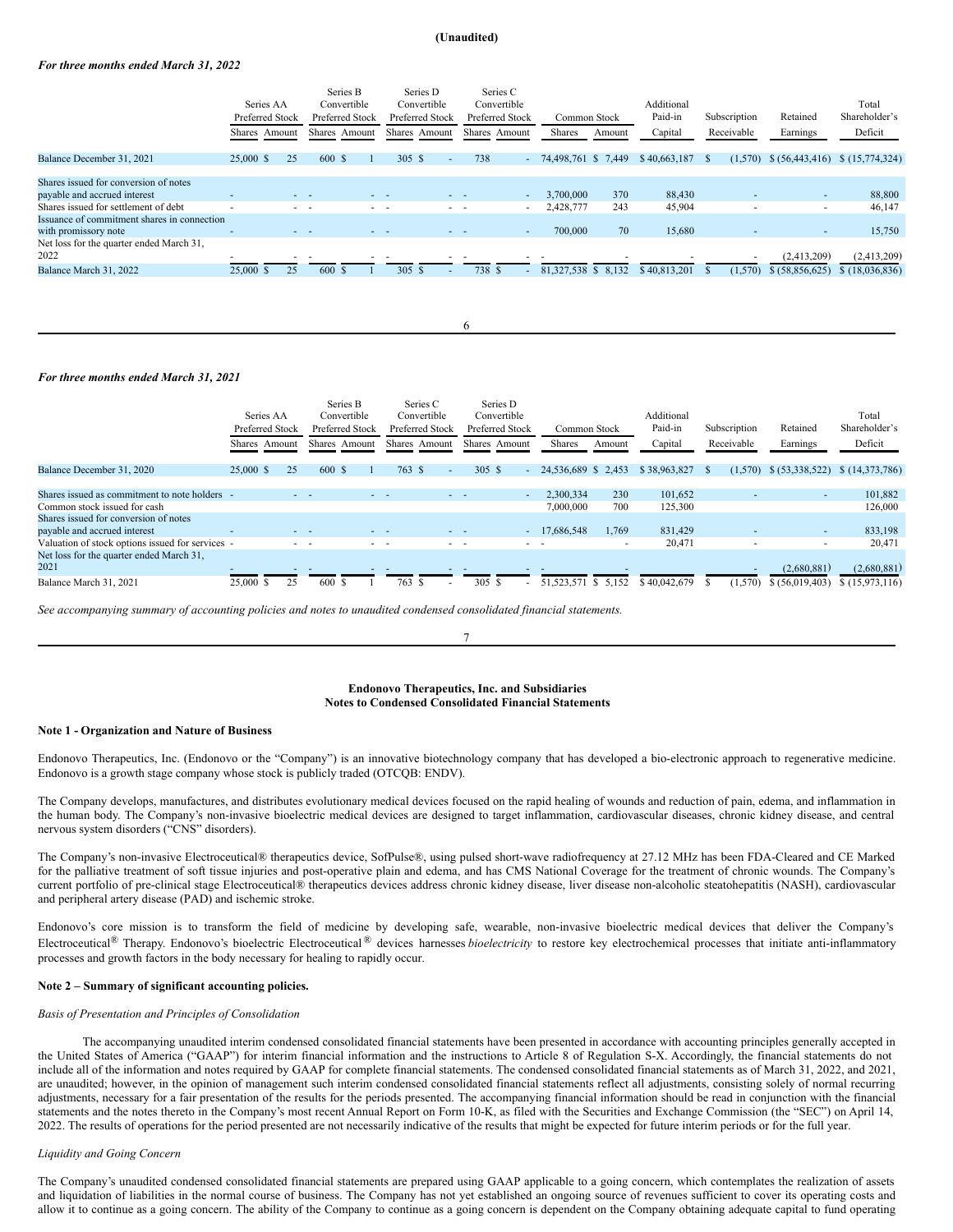#### losses until it becomes profitable.

As of March 31, 2022, the Company had cash of approximately \$60,000 and a working capital deficiency of approximately \$19.7 million. During the three months ended March 31, 2022, the Company used approximately \$0.1 million of cash in its operation. The Company has incurred recurring losses resulting in an accumulated deficit of approximately \$58.9 million as of March 31, 2022. These conditions raise substantial doubt as to its ability to continue as going concern within one year from issuance date of these financial statements.

8

#### **Endonovo Therapeutics, Inc. and Subsidiaries Notes to Condensed Consolidated Financial Statements (continued)**

During the three months ended March 31, 2022, the Company has raised approximately \$0.1 million in debt financing through the issuance of the promissory note. The Company is raising additional capital through debt and equity securities to continue the funding of its operations. However, there is no assurance that the Company can raise enough funds or generate sufficient revenues to pay its obligations as they become due, which raises substantial doubt about our ability to continue as a going concern.

No adjustments have been made to the carrying value of assets or liabilities as a result of this uncertainty. To reduce the risk of not being able to continue as a going concern, management is commercializing its FDA cleared and CE marked products and has commenced implementing its business plan to materialize revenues from potential, future, license agreements, has raised capital through the sale of its common stock, and the issuance of convertible promissory notes with embedded conversion features.

## *Use of Estimates*

The preparation of financial statements in conformity with accounting principles generally accepted in the United States of America requires management to make estimates and assumptions that affect the amounts reported in the condensed consolidated financial statements and accompanying notes. Critical estimates include the value of shares issued for services, in connection with notes payable agreements, in connection with note extension agreements, and as repayment for outstanding debt, the useful lives of property and equipment, the valuation of the derivative liability, the valuation of warrants and stock options, and the valuation of deferred income tax assets. Management uses its historical records and knowledge of its business in making these estimates. Actual results could differ from these estimates.

## *Earnings (Loss) Per Share*

The Company utilizes Financial Accounting Standards Board ("FASB") Accounting Standards Codification ("ASC") 260, "Earnings per Share." Basic earnings (loss) per share is computed based on the earnings (loss) attributable to common shareholders divided by the weighted average number of shares outstanding for the period excluding any dilutive effects of options, warrants, unvested share awards and convertible securities. Diluted earnings (loss) per common share is calculated similar to basic earnings (loss) per share except that the denominator is increased to include additional common share equivalents available upon exercise of stock option, warrants, common shares issuable under convertible debt and restricted stock using the treasury stock method. Dilutive common share equivalents include the dilutive effect of in-the-money share equivalents, which are calculated based on the average share price for each period using the treasury stock method, excluding any common share equivalents if their effect would be anti-dilutive. In periods in which a net loss has been incurred, all potentially dilutive common shares are considered anti-dilutive and thus are excluded from the calculation. Securities that are excluded from the calculation of weighted average dilutive common shares because their inclusion would have been antidilutive for the three months ended March 31, 2022, include stock options, warrants, and notes payable.

The Company has 513,730 options and 9,770 warrants to purchase common stock outstanding at March 31, 2022. The Company has3,013,730 options and 30,525 warrants to purchase common stock outstanding at March 31, 2021.

#### *Accounts Receivable*

The Company uses the specific identification method for recording the provision for doubtful accounts, which was \$0 as of March 31, 2022, and December 31, 2021. Account receivables are written off when all collection attempts have failed.

#### 9

## **Endonovo Therapeutics, Inc. and Subsidiaries Notes to Condensed Consolidated Financial Statements (continued)**

#### *Newly Adopted Accounting Principles*

In August 2020, the FASB issued ASU No. 2020-06 ("ASU 2020-06") "Debt-Debt with Conversion and Other Options (Subtopic 470-20) and Derivatives and Hedging-Contracts in Entity's Own Equity (Subtopic 815-40): Accounting for Convertible Instruments and Contracts in an Entity's Own Equity." ASU 2020-06 simplifies the accounting for convertible instruments by reducing the number of accounting models for convertible debt instruments and convertible preferred stock. Limiting the accounting models results in fewer embedded conversion features being separately recognized from the host contract as compared with current GAAP. Convertible instruments that continue to be subject to separation models are (1) those with embedded conversion features that are not clearly and closely related to the host contract, that meet the definition of a derivative, and that do not qualify for a scope exception from derivative accounting and (2) convertible debt instruments issued with substantial premiums for which the premiums are recorded as paid-in capital. In addition, ASU 2020-06 amends the guidance for the derivatives scope exception for contracts in an entity's own equity to reduce form-over-substance-based accounting conclusions. The Amendments also affects the diluted EPS calculation for instruments that may be settled in cash or shares and for convertible instruments. The amendments are effective for public entities excluding smaller reporting companies for fiscal years beginning after December 15, 2021, including interim periods within those fiscal years. For all other entities, the amendments are effective for fiscal years beginning after December 15, 2023, including interim periods within those fiscal years. Early adoption is permitted, but no earlier than fiscal years beginning after December 15, 2020, including interim periods. The Company adopted the new standard update on January 1, 2021, which did not result in a material impact on the Company's condensed consolidated results of operations, financial position, and cash flows.

The Company has evaluated all the recent accounting pronouncements and determined that there are no other accounting pronouncements that will have a material effect on the Company's financial statements.

## **Note 3 - Revenue Recognition**

#### *Contracts with Customers*

The Company adopted ASC 606, *Revenue from Contracts with Customers* effective January 1, 2019, using the modified retrospective method applied to those contracts which were not substantially completed as of January 1, 2019. These standards provide guidance on recognizing revenue, including a five-step model to determine when revenue recognition is appropriate. The standard requires that an entity recognize revenue to depict the transfer of control of promised goods or services to customers in an amount that reflects the consideration to which the entity expects to be entitled in exchange for those goods or services.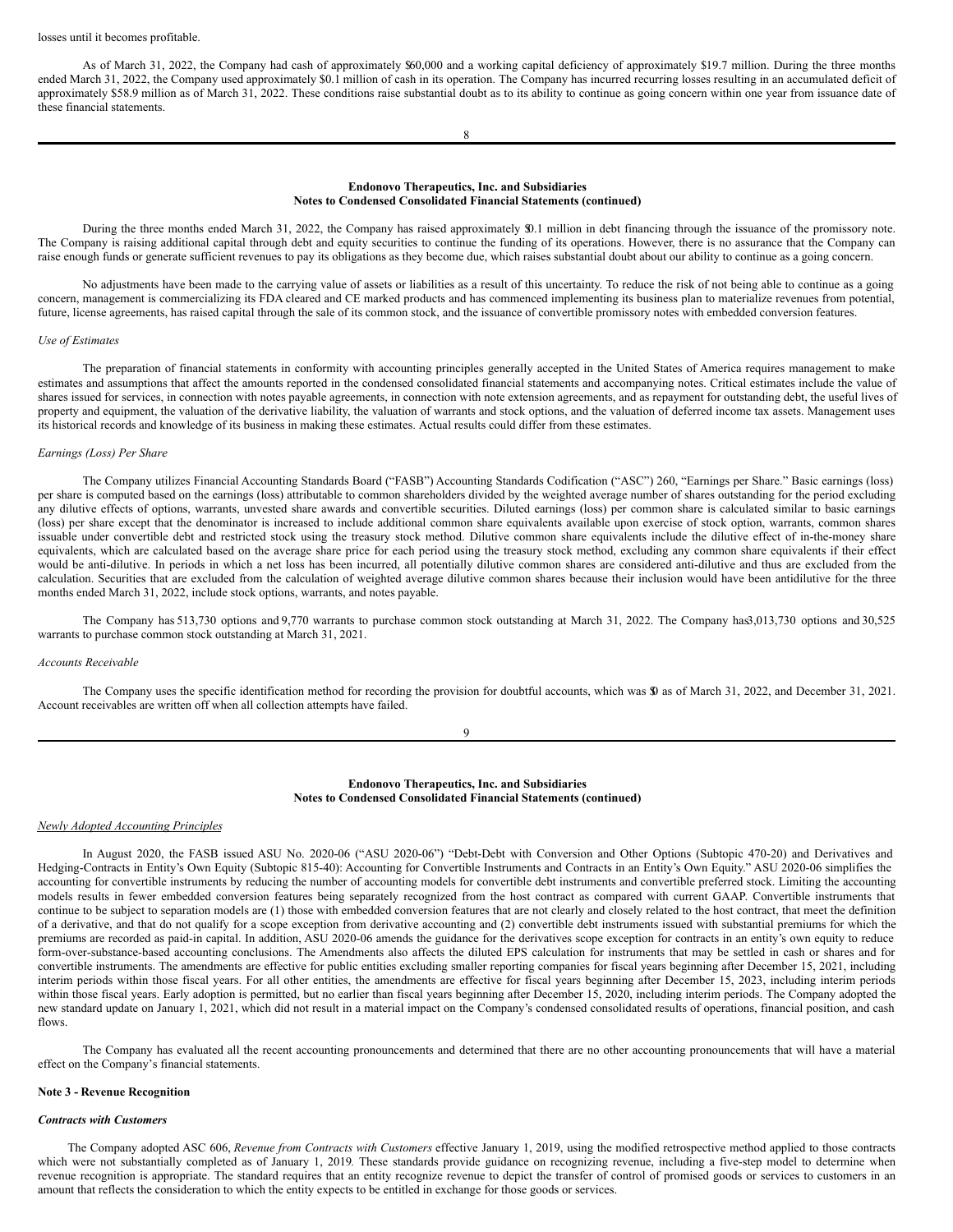The Company routinely plan on entering into contracts with customers that include general commercial terms and conditions, notification requirements for price increases, shipping terms and in most cases prices for the products and services that we offer. The Company's performance obligations are established when a customer submits a purchase order notification (in writing, electronically or verbally) for goods and services, and we accept the order. The Company identified performance obligations as the delivery of the requested product or service in appropriate quantities and to the location specified in the customer's contract and/or purchase order. The Company generally recognize revenue upon the satisfaction of these criteria when control of the product or service has been transferred to the customer at which time, the Company has an unconditional right to receive payment. The Company's sales and sale prices are final, and our prices are not affected by contingent events that could impact the transaction price.

Revenues for our SofPulse® product is typically recognized at the time the product is shipped, at which time the title passes to the customer, and there are no further performance obligations.

In connection with offering products and services provided to the end user by third-party vendors, the Company reviews the relationship between us, the vendor, and the end user to assess whether revenue should be reported on a gross or net basis. In asserting whether revenue should be reported on a gross or net basis, the Company considers whether the Company acts as a principal in the transaction and control the goods and services used to fulfill the performance obligation(s) associated with the transaction.

10

## **Endonovo Therapeutics, Inc. and Subsidiaries Notes to Condensed Consolidated Financial Statements (continued)**

## *Sources of Revenue*

The Company has identified the following revenues by revenue source:

1. Medical care providers

For the three months ended March 31, 2022, and 2021, the sources of revenue were as follows:

|                                            | Three Months Ended<br>March 31. |        |
|--------------------------------------------|---------------------------------|--------|
|                                            | 2022                            | 2021   |
| Direct sales-Medical care providers, gross | 2.282                           | 34.715 |
| Total sources of revenue                   | 2.282                           | 34,715 |

#### *Warranty*

Our general product warranties do not extend beyond an assurance that the product delivered will be consistent with stated specifications and do not include separate performance obligations.

#### *Significant Judgments in the Application of the Guidance in ASC 606*

There are no significant judgments associated with the satisfaction of our performance obligations. We generally satisfy performance obligations upon shipment of the product to the customer. This is consistent with the time in which the customer obtains control of the products. Performance obligations are also generally settled quickly after the purchase order acceptance, therefore the value of unsatisfied performance obligations at the end of any reporting period is generally immaterial.

We consider variable consideration in establishing the transaction price. Forms of variable consideration applicable to our arrangements include sales returns, rebates, volume-based bonuses, and prompt pay discounts. We use historical information along with an analysis of the expected value to properly calculate and to consider the need to constrain estimates of variable consideration. Such amounts are included as a reduction to revenue from the sale of products in the periods in which the related revenue is recognized and adjusted in future periods as necessary.

## *Practical Expedients*

Our payment terms for sales direct to distributors are substantially less than the one-year collection period that falls within the practical expedient in determination of whether a significant financing component exists.

11

## **Endonovo Therapeutics, Inc. and Subsidiaries Notes to Condensed Consolidated Financial Statements (continued)**

#### **Note 4 – Patents.**

In December 2017, we acquired from Rio Grande Neurosciences, Inc. (RGN) a patent portfolio for \$4,500,000. The earliest patents expire in2024. The following is a summary of patents less accumulated amortization at March 31, 2022, and December 31, 2021:

|                               |   | March 31,<br>2022 | December 31,<br>2021 |           |  |
|-------------------------------|---|-------------------|----------------------|-----------|--|
| Patents                       | S | 4,500,000         | \$                   | 4,500,000 |  |
| Less accumulated amortization |   | 2,749,372         |                      | 2,587,644 |  |
| Patents, net                  |   | 1,750,628         | D                    | 1,912,356 |  |

Amortization expense associated with patents was \$161,728 for the three months ended March 31, 2022, and 2021.

The estimated future amortization expense related to patents as of March 31, 2022, is as follows:

Twelve Months Ending March 31, Amount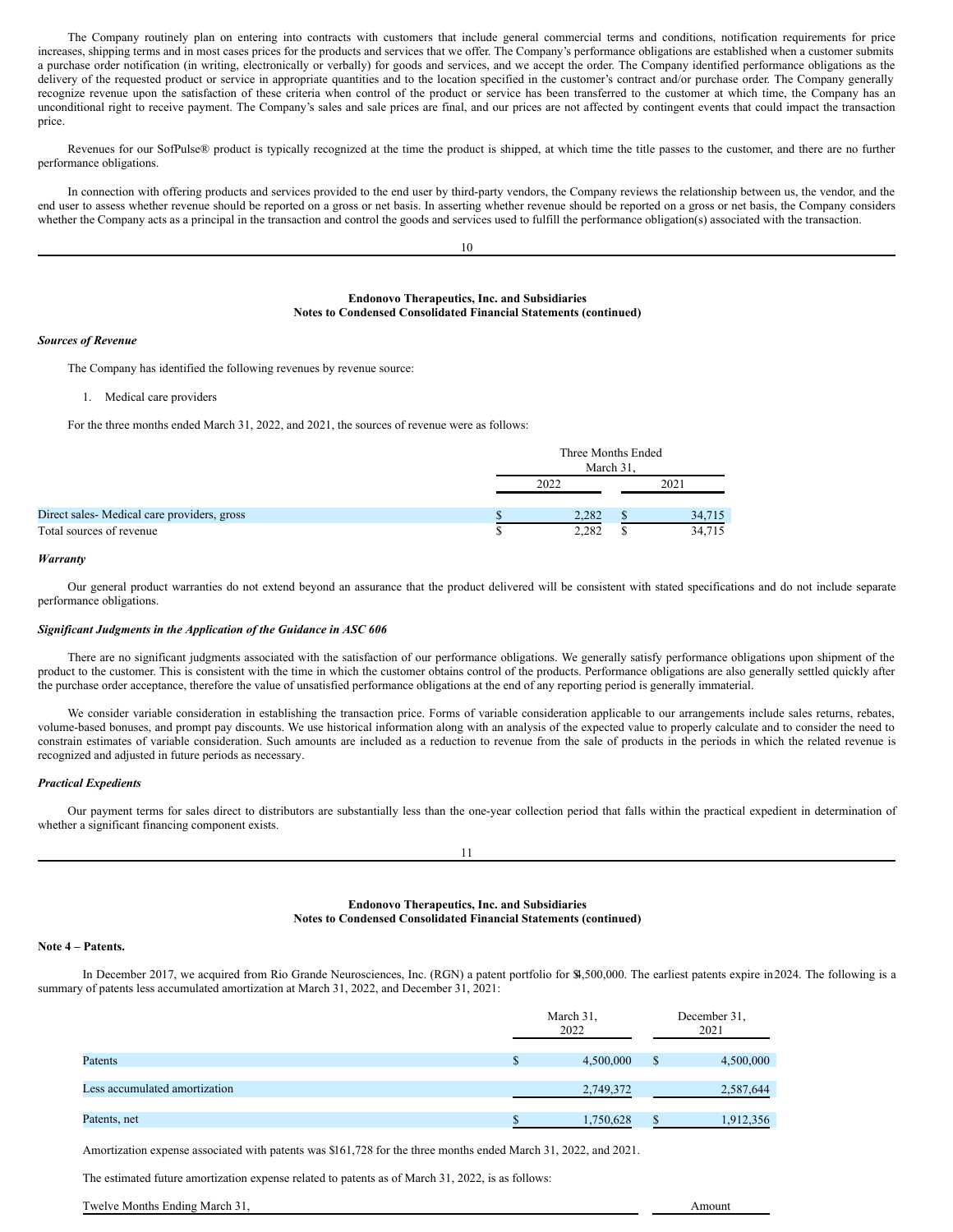|                      | D | 646,910   |
|----------------------|---|-----------|
| 2022<br>2023<br>2024 |   | 646,910   |
|                      |   | 456,808   |
|                      |   |           |
| Total                |   | 1,750,628 |
|                      |   |           |

## **Note 5- Notes Payable**

## *Notes Payable*

#### *Three months ended March 31, 2022*

## *Fixed rates Notes*

During the three months ended March 31, 2022, the Company issued one (1) fixed rate promissory notes totaling \$00,000 for funding of \$100,000 with original terms of nine months and interest rates of 15%. The holder of the promissory note can convert the outstanding unpaid principal and accrued interest at a fixed conversion rate, subject to standard anti-dilution features, six-month after issuance date.

As of March 31, 2022, the fixed-rate notes had an outstanding balance of \$1,835,000, of which \$1,035,000 are past maturity. As of March 31, 2022, the Company has 14 fixed rate promissory notes with unrelated parties for total amount of \$1,835,000

During the three months ended March 31, 2022, the Company converted \$74,000 in accrued but unpaid interest into3,700,000 shares of common stock.

As of March 31, 2022, the Company has a total of fourteen (14) fixed-rate notes, of which ten (10) for total principal amount of \$1,100,000 includes a make good shares provision. Such provision will require the Company to issue additional shares to ensure that the investor can realize a profit of 15% reselling the conversion shares. The value of the make good provision is not material as of March 31, 2022.

Certain fixed-rate notes include a prepayment provision, which entitles the holder to a15% cash premium. The Company concluded that such feature amount was not deemed material at year end.

#### *Variable-rate notes*

The gross amount of all convertible notes with variable conversion rates outstanding as of March 31, 2022, is \$4,770,926, of which \$4,770,926 are past maturity. There has been no conversion of notes into the Company's common stock during the three months ended March 31, 2022.

## *Three months ended March 31, 2021*

During the three months ended March 31, 2021, the Company issued two (2) fixed rate promissory notes totaling \$50,000 for funding of \$250,000 with original terms of twelve months and interest rates of 15%. The holders of the promissory notes can convert the outstanding unpaid principal and accrued interest at a fixed conversion rate, subject to standard anti-dilution features.

During the three months ended March 31, 2021, the Company amended the terms of two of its promissory notes to accelerate the conversion feature and amend the conversion price of the instruments. The Company recorded the modification in accordance with ASC 470-50 *Debt-Modifications and Extinguishments* and recorded \$58,407 as loss from debt extinguishment in the condensed consolidated statements of operations.

During the three months ended March 31, 2021, the Company paid \$8,000 in cash for one of its fixed rate promissory notes.

During the three months ended March 31, 2021, the Company converted \$234,700 in principal and \$75,346 in accrued but unpaid interest into17,686,548 shares of common stock.

The gross amount of all convertible notes with variable conversion rates outstanding at March 31, 2021 is \$4,936,846, of which \$2,778,246 are past maturity

12

#### **Endonovo Therapeutics, Inc. and Subsidiaries Notes to Condensed Consolidated Financial Statements (continued)**

*Fixed Rate note (former related party)*

Notes payable to a former related party in the aggregate amount of \$123,100 were outstanding at March 31, 2022, which are past maturity date. The notes bear interest between 10% and 12% per annum. During the three months ended March 31, 2022, the Company paid \$3,000 in principal to this former related party. Refer to Note 7- Related Party Transactions.

As of March 31, 2022, and December 31, 2021, the notes payable activity was as follows:

|                                                |               | March 31,<br>2022 | December 31,<br>2021 |            |  |
|------------------------------------------------|---------------|-------------------|----------------------|------------|--|
| Notes payable at beginning of period           | $\mathcal{S}$ | 7,256,930         | S                    | 6,835,196  |  |
| Notes payable issued                           |               | 100,000           |                      | 950,000    |  |
| Repayments of notes payable in cash            |               | (3,000)           |                      | (16,900)   |  |
| Settlements on note payable                    |               |                   |                      | (117,770)  |  |
| Less amounts converted to stock                |               |                   |                      | (393, 596) |  |
| Notes payable at end of period                 |               | 7,353,930         |                      | 7,256,930  |  |
| Less debt discount                             |               | (60, 877)         |                      | (75,800)   |  |
|                                                |               | 7,293,053         |                      | 7,181,730  |  |
|                                                |               |                   |                      |            |  |
| Notes payable issued to a former related party |               | 123,100           | S                    | 126,100    |  |
| Notes payable issued to non-related parties    |               | 7.169.953         |                      | 7.055.030  |  |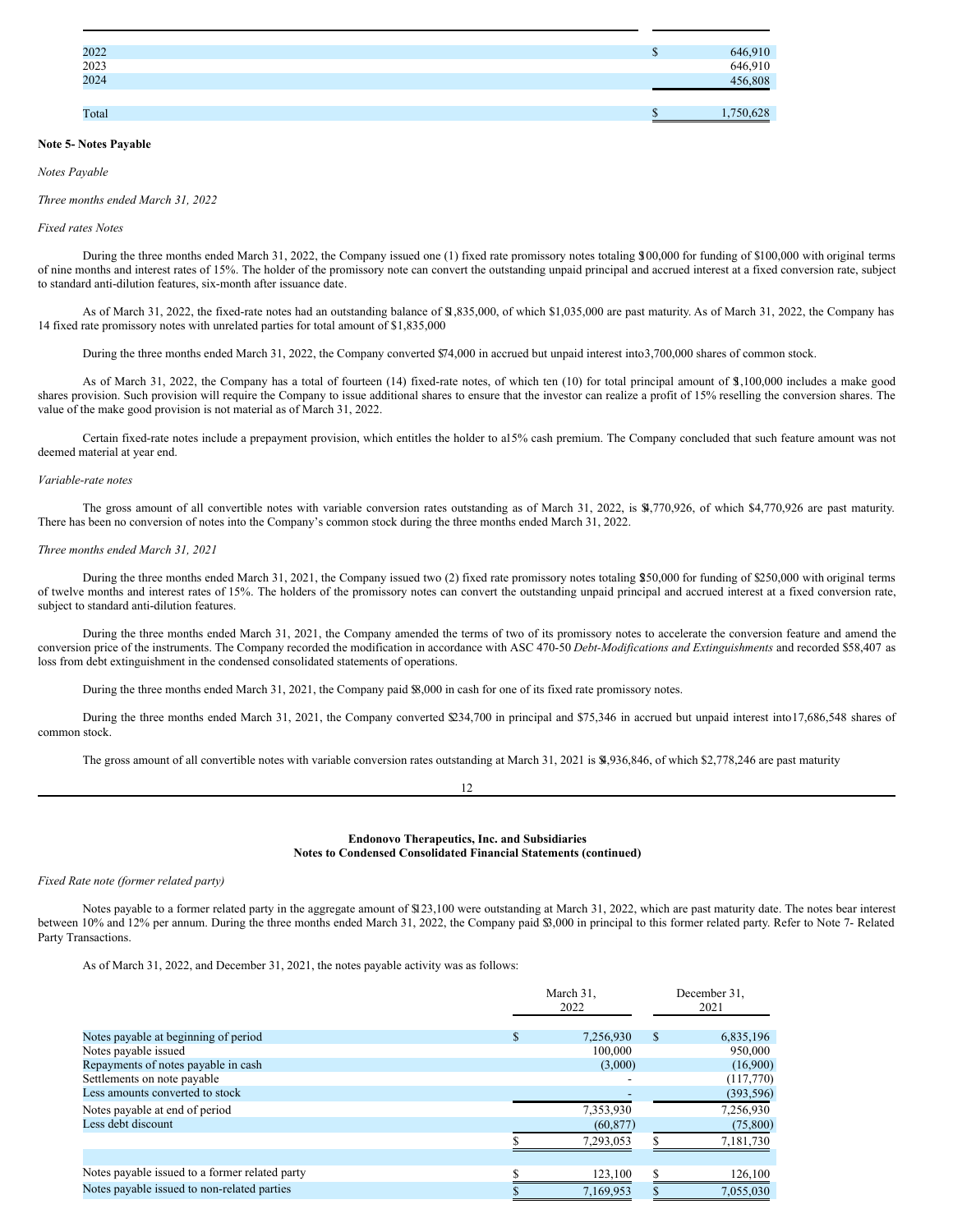The maturity dates on the notes-payable are as follows:

| 12 months ending, |  | Former Related party     |   | Non-related parties |   | Total     |
|-------------------|--|--------------------------|---|---------------------|---|-----------|
| Past due          |  | 123,100                  | S | 6,430,829           | D | 6,553,929 |
| March 31, 2022    |  | $\overline{\phantom{a}}$ |   | 800,000             |   | 800,000   |
|                   |  | 123.100                  |   | 7,230,829           |   | 7,353,929 |
|                   |  | 13                       |   |                     |   |           |

## **Endonovo Therapeutics, Inc. and Subsidiaries Notes to Condensed Consolidated Financial Statements (continued)**

#### **Note 6 - Shareholders' Deficit**

*Preferred Stock*

The Company has authorized 5,000,000 shares of preferred stock which have been designated as follows:

|                    |                  | Number of Shares     |     |        |             |
|--------------------|------------------|----------------------|-----|--------|-------------|
|                    | Number of Shares | Outstanding at March | Par |        | Liquidation |
|                    | Authorized       | 31, 2022             |     | Value  | Value       |
| Series AA          | 000,000.         | 25,000               |     | 0.0010 |             |
| Preferred Series B | 50,000           | 600                  |     | 0.0001 | 100         |
| Preferred Series C | 8,000            | 738                  |     | 0.0001 | 1,000       |
| Preferred Series D | 20,000           | 305                  |     | 0.0001 | 1,000       |
| Undesignated       | 3,922,000        |                      |     |        |             |

## *Series AA Preferred Shares*

On February 22, 2013, the Board of Directors of the Company authorized an amendment to the Company's Articles of Incorporation, as amended (the "Articles of Incorporation"), in the form of a Certificate of Designation that authorized the issuance of up to one million (1,000,000) shares of a new series of preferred stock, par value \$0.001 per share, designated "Series AA Super Voting Preferred Stock," for which the board of directors established the rights, preferences and limitations thereof.

Each holder of outstanding shares of Series AA Super Voting Preferred Stock shall be entitled to one hundred thousand (100,000) votes for each share of Series AA Super Voting Preferred Stock held on the record date for the determination of stockholders entitled to vote at each meeting of stockholders of the Company . The Series AA Super Voting Preferred Stockholders will receive no dividends nor any value on liquidation. There was no activity during the three months ended March 31, 2022. As of March 31, 2022, there were 25,000 shares of Series AA Preferred stock outstanding.

#### *Series B Convertible Preferred Stock*

On February 7, 2017, the Company filed a certificate of designation for 50,000 shares of Series B Convertible Preferred Stock designated as Series B ("Series B") which are authorized and convertible, at the option of the holder, commencing six months from the date of issuance into common shares and warrants. For each share of Series B, the holder, on conversion, shall receive the stated value divided by 75% of the market price on the date of purchase of Series B and a three-year warrant exercisable into up to a like amount of common shares with an exercise price of 150% of the market price as defined in the Certificate of Designation. Dividends shall be paid only if dividends on the Company's issued and outstanding Common Stock are paid, and the amount paid to the Series B holder will be as though the conversion shares had been issued. The Series B holders have no voting rights. Upon liquidation, the holder of Series B, shall be entitled to receive an amount equal to the stated value, \$100 per share, plus any accrued and unpaid dividends thereon before any distribution is made to Series C Secured Redeemable Preferred Stock or common stockholders. There was no activity during the three months ended March 31, 2022. As of March 31, 2022, 600 shares of Series B are outstanding.

#### *Series C Convertible Redeemable Preferred Stock*

On December 22, 2017, the Company filed a certificate of designation for 8,000 shares of Series C Secured Redeemable Preferred Stock ("Series C"). Each share of the C Preferred is entitled to receive a \$20.00 quarterly dividend commencing March 31, 2018, and each quarter thereafter and is to be redeemed for the stated value, \$,000 per share, plus accrued dividends in cash (i) at the Company's option, commencing one year from issuance and (ii) mandatorily as of December 31, 2019. Management determined that the Series C should be classified as liability per the guidance in ASC 480 Distinguishing Liabilities from Equity as of December 31, 2019. On January 29, 2020, the Company filed the amended and restated certificate of designation fort its Series C Secured Redeemable Preferred Stock. The amendment changed the rights of the Series C by (a) removing the requirement to redeem the Series C, (b) removing the obligation to pay dividends on the Series C, (c) Allowing the holders of shares of Series C to convert the stated value of their shares into common stock of the Company at 75% of the closing price of such common stock on the day prior to the conversion. The C Preferred does not have any rights to vote with the common stock.

Upon liquidation, the holder of Series C, shall be entitled to receive an amount equal to the stated value, \$1,000 per share, plus any accrued and unpaid dividends thereon before any distribution is made to common stockholders but after distributions are made to holders of Series B.

There was no activity during the three months ended March 31, 2022. As of March 31, 2022, there are738 shares of Series C outstanding

14

#### **Endonovo Therapeutics, Inc. and Subsidiaries Notes to Condensed Consolidated Financial Statements (continued)**

#### *Series D Convertible Preferred Stock*

On November 11, 2019, the Company filed a certificate of designation for20,000 shares of Series D Convertible Preferred Stock designated as Series D ("Series D"), which are authorized and convertible, at the option of the holder, at any time from the date of issuance, into shares of common shares. On or prior to August 1, 2020, for each share of Series D, the holder, on conversion, shall receive a number of common shares equal to 0.01% of the Company's issued and outstanding shares on conversion date and for conversion on or after August 2, 2020, the holder shall receive conversion shares as though the conversion date was August 1, 2020, with no further adjustments for issuances by the Company of common stock after August 1, 2020, except for stock split or reverse stock splits of the common stock. Management classified the Series D in permanent equity as of March 31, 2022.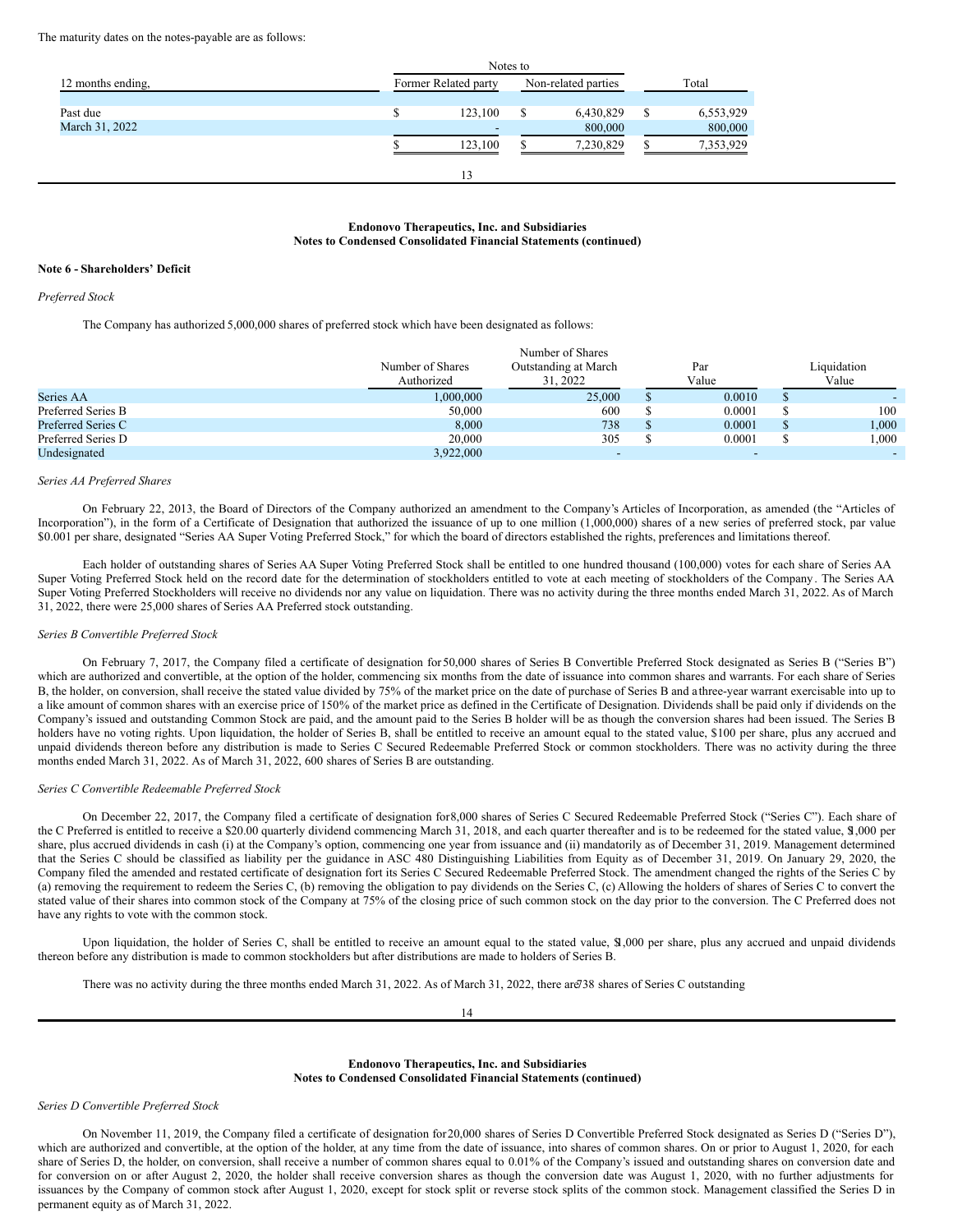The Series D holders have no voting rights. Upon liquidation, the holder of Series D, shall be entitled to receive an amount equal to the stated value, \$,000 per share, plus any accrued and unpaid dividends thereon before any distribution is made to common stockholders. The Company did not issue any shares of Series D in the three months ended March 31, 2022. As of March 31, 2022, there are 305 shares of Series D outstanding.

#### *Common Stock*

## *Activity during the three months ended March 31, 2022*

During the three months ended March 31, 2022, the Company issued3,700,000 shares of common stock for the conversion of \$74,000 of principal notes and accrued interest in the amount of \$88,800.

During the three months ended March 31, 2022, the Company issued2,428,777 shares of common stock pursuant to a make-whole provision from an April 2021 debt settlement with one investor.

During the three months ended March 31, 2022, the Company issued700,000 shares of common stock labelled as commitment shares in connection with the issuance of promissory notes.

#### *Activity during the three months ended March 31, 2021*

During the three months ended March 31, 2021, the Company issued17,686,548 shares of common stock for the conversion of notes and accrued interest in the amount of \$310,046.

During the three months ended March 31, 2021, the Company issued2,300,334 shares of common stock labeled as commitment shares in connection with the issuance of promissory notes.

During the three months ended March 31, 2021, the Company issued7,000,000 shares of common stock for total consideration of \$126,000.

15

## **Endonovo Therapeutics, Inc. and Subsidiaries Notes to Condensed Consolidated Financial Statements (continued)**

*Stock Options*

The balance of all stock options outstanding as of March 31, 2022, is as follows:

|                                |                          |   |                          | Weighted                 |     |           |  |
|--------------------------------|--------------------------|---|--------------------------|--------------------------|-----|-----------|--|
|                                |                          |   | Weighted                 | Average                  |     |           |  |
|                                |                          |   | Average                  | Remaining                |     | Aggregate |  |
|                                |                          |   | <b>Exercise Price</b>    | Contractual              |     | Intrinsic |  |
|                                | Options                  |   | Per Share                | Term (years)             |     | Value     |  |
| Outstanding at January 1, 2022 | 513,730                  |   | 1.43                     | 0.76                     |     |           |  |
| Granted                        | -                        |   | $\overline{\phantom{a}}$ | $\overline{\phantom{a}}$ |     |           |  |
| Cancelled                      | $\overline{\phantom{0}}$ |   |                          | -                        |     |           |  |
| Exercised                      |                          |   | $\overline{\phantom{a}}$ | $\overline{\phantom{a}}$ |     |           |  |
| Outstanding at March 31, 2022  | 513,730                  | S | 1.43                     | 0.51                     | \$. |           |  |
|                                |                          |   |                          |                          |     |           |  |
| Exercisable at March 31, 2022  | 513,730                  | S | 1.43                     | 0.51                     | ٠D  |           |  |

Share-based compensation expense for the three months ended March 31, 2022, and 2021, totaled \$0 and \$20,471, respectively.

*Warrants*

A summary of the status of the warrants granted under these agreements at March 31, 2022, and changes during the three months then ended is presented below:

|                                | <b>Outstanding Warrants</b> |                    |                                                           |                                                              |
|--------------------------------|-----------------------------|--------------------|-----------------------------------------------------------|--------------------------------------------------------------|
|                                | <b>Shares</b>               |                    | Weighted<br>Average<br><b>Exercise Price</b><br>Per Share | Weighted Average<br>Remaining<br>Contractual<br>Term (years) |
| Outstanding at January 1, 2022 | 22,200                      | $\mathbf{\hat{S}}$ | 59.25                                                     | 0.32                                                         |
| Granted                        | $\overline{\phantom{a}}$    | J.                 | $\overline{\phantom{a}}$                                  |                                                              |
| Cancelled                      | (12, 430)                   | $\mathcal{S}$      | 41.06                                                     | $\overline{\phantom{a}}$                                     |
| Exercised                      |                             | ۰.                 | $\overline{\phantom{a}}$                                  |                                                              |
| Outstanding at March 31, 2022  | 9,770                       | \$                 | 82.40                                                     | 0.28                                                         |
|                                |                             |                    |                                                           |                                                              |
| Exercisable at March 31, 2022  | 9,770                       | \$                 | 82.40                                                     | 0.28                                                         |
|                                | 16                          |                    |                                                           |                                                              |

#### **Endonovo Therapeutics, Inc. and Subsidiaries Notes to Condensed Consolidated Financial Statements (continued)**

#### **Note 7 – Related Party and former related parties Transactions.**

One executive officer of the Company has agreed to defer a portion of his compensation until cash flow improves. As of March 31, 2022, the balance of the deferred compensation was \$417,318, which reflects \$75,000 accrual of deferred compensation and approximately \$51,500 cash repayment of deferred compensation during the three months ended March 31, 2022.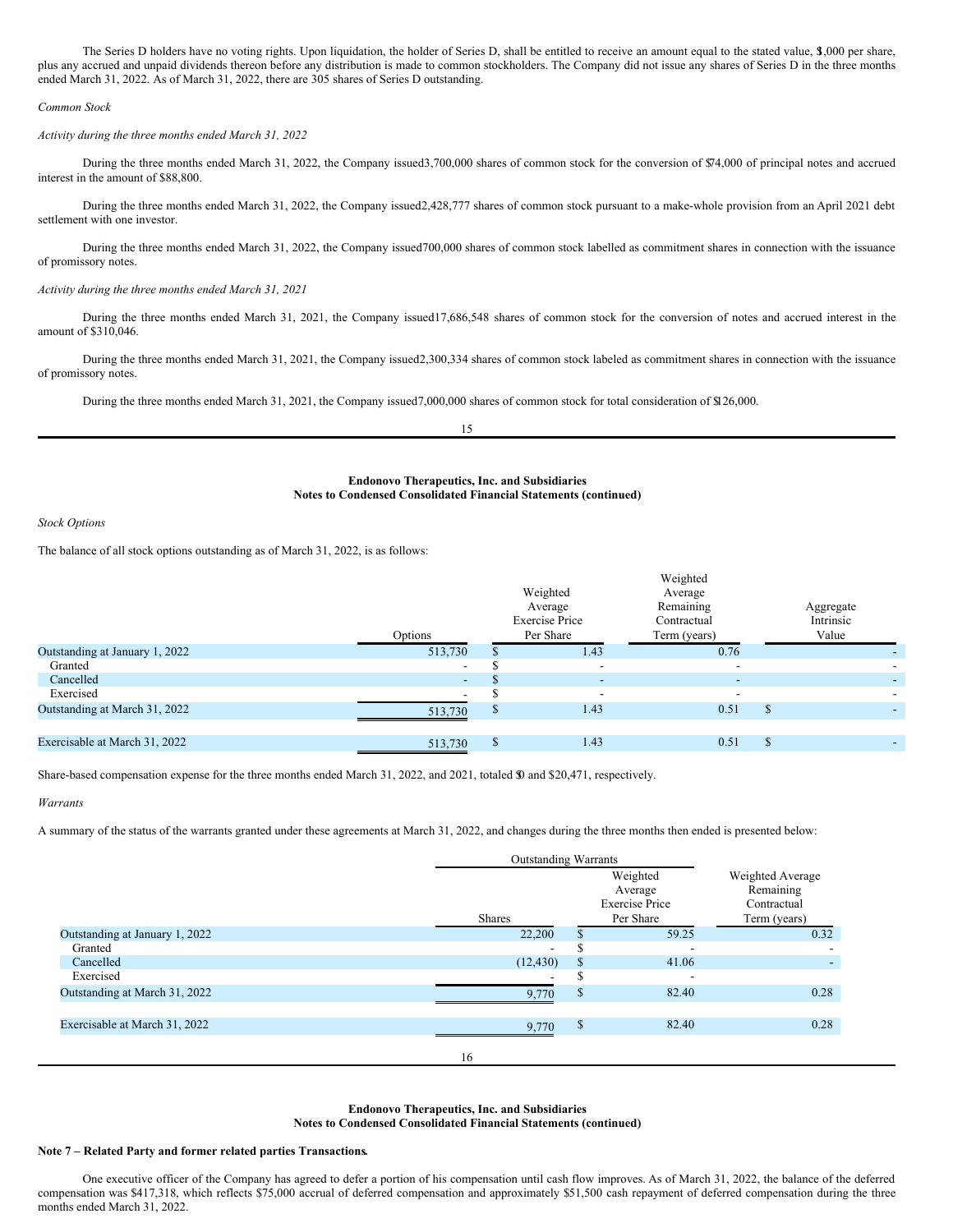One former executive of the Company has agreed to defer a portion of his compensation until cash flow improves. As of March 31, 2022, the balance of his deferred compensation was \$632,257. No activity occurred during the three months ended March 31, 2022

From time-to-time officer of the Company advance monies to the Company to cover costs. The balance of short-term advances due to one officer of the Company at March 31, 2022, was \$125 and is included in the Company's accounts payable balance as of March 31, 2022. During the three months ended March 31, 2022, the Company's executive officer advanced an aggregate amount of \$4,062 for corporate expenses, of which \$4,062 was repaid back as of March 31, 2022.

As of March 31, 2022, notes payable remained outstanding to the former President of the Company, in the amount of \$123,100. As of March 31, 2022, accrued interests on these notes payable totaled \$70,980, and are included in accrued expenses on the condensed consolidated balance sheet.

#### **Note 8 – Fair Value Measurements**

The Company has issued Variable Debentures which contained variable conversion rates based on unknown future prices of the Company's common stock. This results in a conversion feature. The Company measures the conversion feature using the Black Scholes option pricing model using the following assumptions:

|                            | Three months ended March 31. |                      |
|----------------------------|------------------------------|----------------------|
|                            | 2022                         | 2021                 |
|                            |                              |                      |
| Expected term              | 1 months                     | $1 - 4$ months       |
| Exercise price             | \$0.0098-\$0.015             | \$0.012-\$0.028      |
| <b>Expected volatility</b> | 153%                         | $182\% - 206\%$      |
| Expected dividends         | None                         | None                 |
| Risk-free interest rate    | $1.63\%$                     | $0.07\%$ to $0.13\%$ |
| Forfeitures                | None                         | None                 |

The assumptions used in determining fair value represent management's best estimates, but these estimates involve inherent uncertainties and the application of management's judgment. As a result, if factors change, including changes in the market value of the Company's common stock, managements' assessment, or significant fluctuations in the volatility of the trading market for the Company's common stock, the Company's fair value estimates could be materially different in the future.

The Company computes the fair value of the derivative liability at each reporting period and the change in the fair value is recorded as non-cash expense or non-cash income. The key component in the value of the derivative liability is the Company's stock price, which is subject to significant fluctuation and is not under its control. The resulting effect on net loss is therefore subject to significant fluctuation and will continue to be so until the Company's Variable Debentures, which the convertible feature is associated with, are converted into common stock or paid in full with cash. Assuming all other fair value inputs remain constant, the Company will record non-cash expense when its stock price increases and non-cash income when its stock price decreases.

## **Endonovo Therapeutics, Inc. and Subsidiaries Notes to Condensed Consolidated Financial Statements (continued)**

The following table presents changes in the liabilities with significant unobservable inputs (level 3) for the three months ended March 31, 2022:

|                                | Derivative<br>Liability |
|--------------------------------|-------------------------|
| Balance December 31, 2021      | 3,442,297               |
|                                |                         |
| Extinguishment                 |                         |
| Change in estimated fair value | 1,530,358               |
|                                |                         |
| Balance March 31, 2022         | 4.972.655               |

Accounting guidance on fair value measurements and disclosures defines fair value, establishes a framework for measuring the fair value of assets and liabilities using a hierarchy system, and defines required disclosures. It clarifies that fair value is the price that would be received to sell an asset or paid to transfer a liability in an orderly transaction between market participants in the market in which the reporting entity transacts business.

The Company's balance sheet contains derivative liabilities that are recorded at fair value on a recurring basis. The three-level valuation hierarchy for disclosure of fair value is as follows:

Level 1: uses quoted market prices in active markets for identical assets or liabilities.

Level 2: uses observable market-based inputs or unobservable inputs that are corroborated by market data.

Level 3: uses unobservable inputs that are not corroborated by market data.

The fair value of the Company's recorded derivative liability is determined based on unobservable inputs that are not corroborated by market data, which require a Level 3 classification. A Black Scholes option pricing model was used to determine the fair value. The Company records derivative liability on the condensed consolidated balance sheets at fair value with changes in fair value recorded in the condensed consolidated statements of operation.

The following table presents balances in the liabilities with significant unobservable inputs (Level 3) as of March 31, 2022:

| Fair Value Measurements Using |                   |              |       |  |  |  |
|-------------------------------|-------------------|--------------|-------|--|--|--|
| Ouoted                        |                   |              |       |  |  |  |
| Prices in                     |                   |              |       |  |  |  |
| Active                        |                   |              |       |  |  |  |
| Markets for                   | Significant Other | Significant  |       |  |  |  |
| Identical                     | Observable        | Unobservable |       |  |  |  |
| Assets                        | Inputs            | Inputs       |       |  |  |  |
| (Level 1)                     | (Level 2)         | (Level 3)    | Total |  |  |  |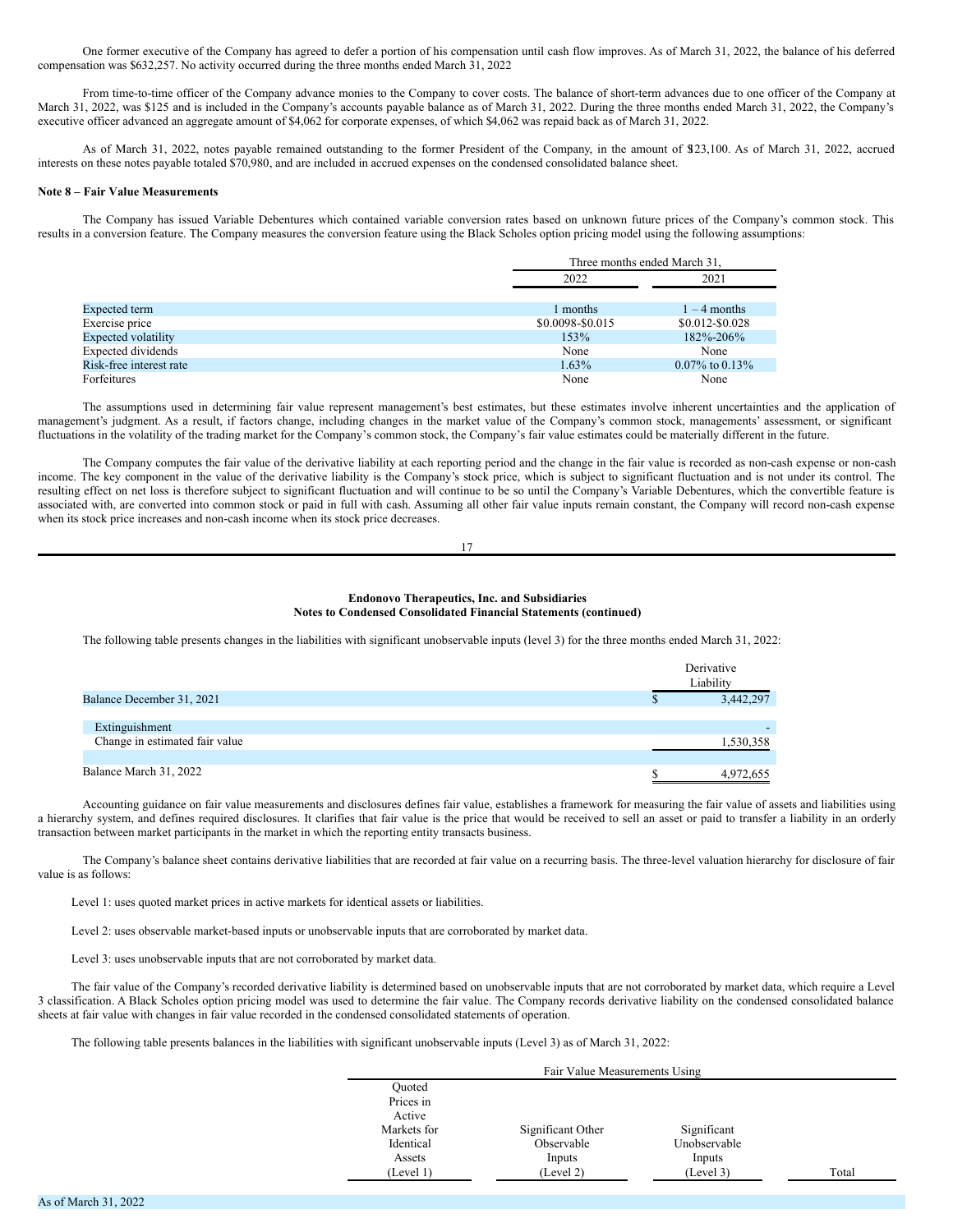| $\cdots$<br>liability<br>Jerivativo |  |  | $  -$<br>$\sim$<br>້⊷ີ | $\sim$ $\sim$ $\sim$<br>. .<br>$\sim\!\!-\!\!-\!\!-\!\!-\!\!-$<br>. |
|-------------------------------------|--|--|------------------------|---------------------------------------------------------------------|
| Total                               |  |  | .<br>$\sim$<br>---     | $\epsilon$ = $\epsilon$<br>2.03.<br>.                               |

## **Note 9 – Commitments and Contingencies**

Legal Matters

We were defendants in a case entitled*Auctus Fund, LLC v. Endonovo Therapeutics, Inc. et.al* 20-cv-11286-PBS filed in the Federal District Court in Massachusetts in July 2020. The complaint sought damages related to a variable rate convertible note dated in August 2019 in the original amount of \$275,250 and alleged various counts of State and Federal securities laws violations, breach of contract, fraud, consumer fraud and other claimed theories of damages while claiming damages in excess of \$500,000, other unspecified damages and attorney fees. Auctus filed an amended complaint that was responded to by way of a motion to dismiss. On February 28, 2022, the Court granted our motion to dismiss, refused to extend supplemental jurisdiction over the State law claims and held that as a result of the dismissal, the Company's counterclaims were moot. To date neither party has appealed the ruling. Due to the nature of our business, we may become active in litigation relating to the defense, or assertion of our patent rights or other corporate matters.

18

## **Endonovo Therapeutics, Inc. and Subsidiaries Notes to Condensed Consolidated Financial Statements (continued)**

The Company is subject to certain legal proceedings, which it considers routine to its business activities. As of March 31, 2022, the Company believes, after consultation with legal counsel, that the ultimate outcome of such legal proceedings, whether individually or in the aggregate, is not likely to have a material adverse effect on the Company's financial position, results of operations or liquidity.

## **Note 10 – Concentrations.**

## *Sales*

During the three months ended March 31, 2022, we had two significant customers, which accounted for approximately72% of sales.

#### *Supplier*

We also have a single source for our bioelectric medical devices, which account for 100% of our sales. The interruption of products provided by this supplier would adversely affect our business and financial condition unless an alternative source of products could be found.

#### *Accounts Receivable*

At March 31, 2022, we had two customers which accounted for approximately100% of our account receivable balances.

#### **Note 11 – Subsequent Events**

Subsequent to March 31, 2022, the Company executed two convertible notes for a total aggregate principal of \$50,000, carrying coupon of 15%, with due date at the earlier of 30 days after qualification of Form 1-A or nine (9) months from issuance date, convertible six (6) months from issuance date at a fixed conversion rate. Pursuant to the executed share purchase agreements, the Company should issue fully vested 1,050,000 commitment shares.

Subsequent to March 31, 2022, the Board of director approved the issuance of67,500,000 shares of common stock for past services with estimated fair value of approximately \$1.3 million, of which 58,250,000 shares have been issued at this Quarterly Report release date.

The Company has evaluated all events that occurred after the balance sheet date through the date when the financial statements were issued to determine if they must be reported. The Management of the Company determined that there were no other reportable subsequent events to be disclosed besides those noted above.

19

#### **Item 2. Management's Discussion and Analysis of Financial Condition and Results of Operations**

#### **Cautionary Notice Regarding Forward Looking Statements**

The information contained in Item 2 contains forward-looking statements within the meaning of Section 27A of the Securities Act of 1933, as amended, and Section 21E of the Securities Exchange Act of 1934, as amended. Actual results may materially differ from those projected in the forward-looking statements as a result of certain risks and uncertainties set forth in this report. Although management believes that the assumptions made and expectations reflected in the forward-looking statements are reasonable, there is no assurance that the underlying assumptions will, in fact, prove to be correct or that actual results will not be different from expectations expressed in this report.

This filing contains a number of forward-looking statements which reflect management's current views and expectations with respect to our business, strategies, products, future results and events, and financial performance. All statements made in this filing other than statements of historical fact, including statements addressing operating performance, events, or developments which management expects or anticipates will or may occur in the future, including statements related to distributor channels, volume growth, revenues, profitability, new products, adequacy of funds from operations, statements expressing general optimism about future operating results, and non-historical information, are forward looking statements. In particular, the words "believe," "expect," "intend," "anticipate," "estimate," "may," and variations of such words, and similar expressions identify forward-looking statements, but are not the exclusive means of identifying such statements, and their absence does not mean that the statement is not forward-looking. These forward-looking statements are subject to certain risks and uncertainties, including those discussed below. Our actual results, performance or achievements could differ materially from historical results as well as those expressed in, anticipated, or implied by these forward-looking statements. We do not undertake any obligation to revise these forward-looking statements to reflect any future events or circumstances.

Readers should not place undue reliance on these forward-looking statements, which are based on management's current expectations and projections about future events, are not guarantees of future performance, are subject to risks, uncertainties and assumptions (including those described below), and apply only as of the date of this filing. Our actual results, performance or achievements could differ materially from the results expressed in, or implied by, these forward-looking statements. We undertake no obligation to publicly update or revise any forward-looking statements, whether as a result of new information, future events, or otherwise.

## **Overview**

Endonovo Therapeutics, Inc. (Endonovo or the "Company") is an innovative biotechnology company that has developed a bio-electronic approach to regenerative medicine. Endonovo is a growth stage company whose stock is publicly traded (OTCQB: ENDV).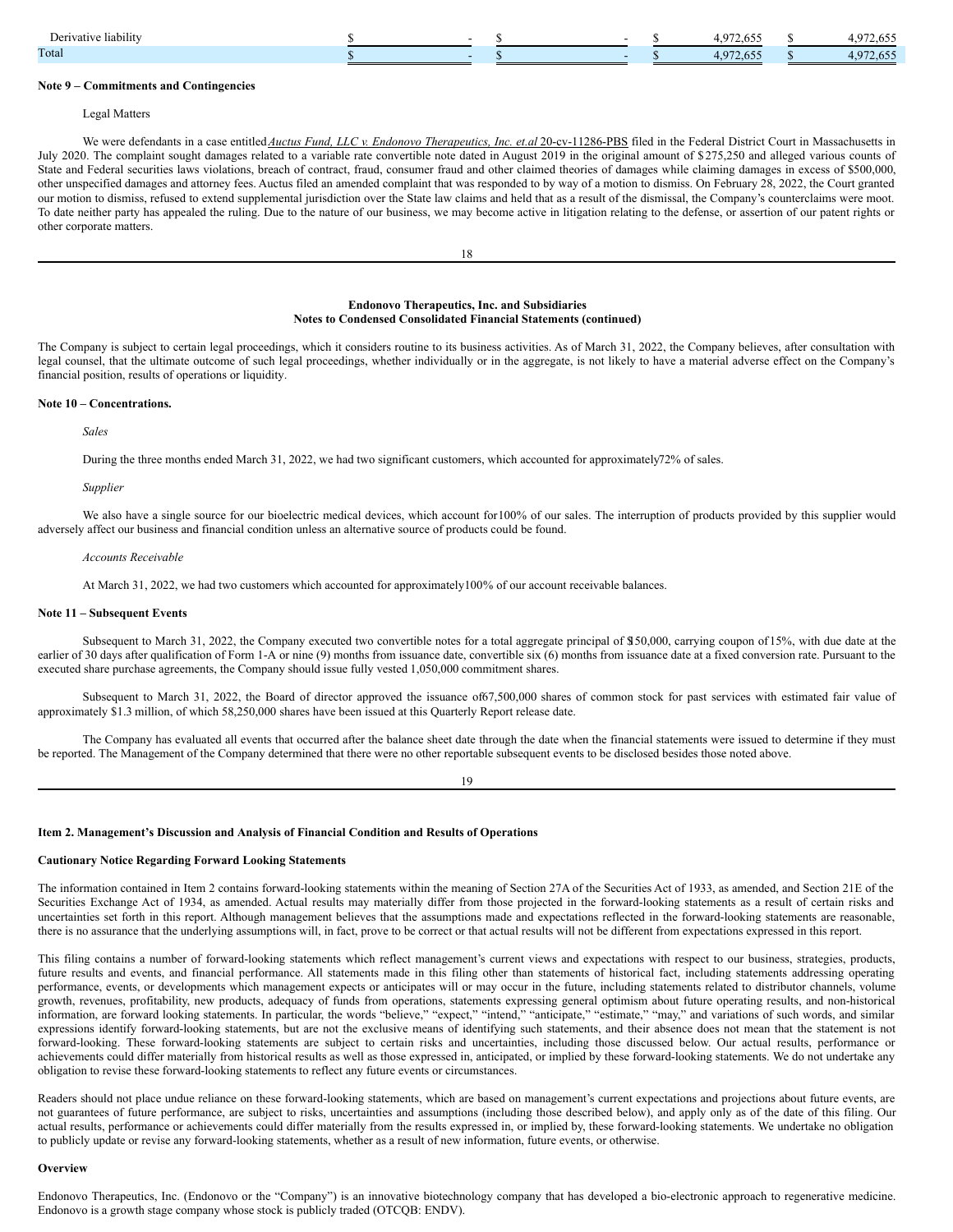The Company develops, manufactures and distributes evolutionary medical devices focused on the rapid healing of wounds and reduction of pain, edema and inflammation in the human body. The Company's non-invasive bioelectric medical devices are designed to target inflammation, cardiovascular diseases, chronic kidney disease, and central nervous system disorders ("CNS" disorders).

The Company's non-invasive Electroceutical® therapeutics device, SofPulse®, using pulsed short-wave radiofrequency at 27.12 MHz has been FDA-Cleared and CE Marked for the palliative treatment of soft tissue injuries and post-operative plain and edema, and has CMS National Coverage for the treatment of chronic wounds. The Company's current portfolio of pre-clinical stage Electroceutical® therapeutics devices address chronic kidney disease, liver disease non-alcoholic steatohepatitis (NASH), cardiovascular and peripheral artery disease (PAD) and ischemic stroke.

Endonovo's core mission is to transform the field of medicine by developing safe, wearable, non-invasive bioelectric medical devices that deliver the Company's Electroceutical<sup>®</sup> Therapy. Endonovo's bioelectric Electroceutical® devices harnesses *bioelectricity* to restore key electrochemical processes that initiate anti-inflammatory processes and growth factors in the body necessary for healing to rapidly occur.

## **Going Concern**

Our independent registered auditors included an explanatory paragraph in their opinion on our consolidated financial statements as of and for the fiscal year ended December 31, 2021, that states that our ongoing losses and lack of resources causes doubt about our ability to continue as a going concern.

The World Health Organization declared the Coronavirus outbreak a pandemic on March 11, 2020, and in the United States various emergency actions have been taken on the National, State and Local levels. The effects of this pandemic on the Company's business are uncertain.

## **Critical Accounting Policies**

A summary of our significant accounting policies is included in Note 1 of the "Notes to the Consolidated Financial Statements," contained in our Form 10-K for the year ended December 31, 2021. Management believes that the consistent application of these policies enables us to provide users of the financial statements with useful and reliable information about our operating results and financial condition. The summary condensed consolidated financial statements are prepared in accordance with accounting principles generally accepted in the U.S., which require us to make estimates and assumptions. We did not experience any significant changes during the three months ended March 31, 2022, in any of our Critical Accounting Policies from those contained in our Form 10-K for the year ended December 31, 2021.

#### **New Accounting Pronouncements**

See Note 1 of Notes to Condensed Consolidated Financial Statements for further discussion of new accounting standards that have been adopted or are being evaluated for future adoption.

#### **Results of Operations**

*Three Months ended March 31, 2022, and 2021.*

|                        |               | Three Months Ended<br>March 31, |               |             |              | Favorable     |               |  |
|------------------------|---------------|---------------------------------|---------------|-------------|--------------|---------------|---------------|--|
|                        |               | 2022                            |               | 2021        |              | (Unfavorable) | $\frac{0}{0}$ |  |
| Revenue                | <sup>\$</sup> | 2,282                           | <sup>\$</sup> | 34,715      | $\mathbb{S}$ | (32, 433)     | $-93.4%$      |  |
| Cost of revenue        |               | 714                             |               | 2,521       |              | 1,807         | 71.7%         |  |
| Gross profit           |               | 1,568                           |               | 32,194      |              | (30,626)      | $-95.1%$      |  |
| Operating expenses     |               | 487,330                         |               | 622,638     |              | 135,308       | 21.7%         |  |
| Loss from operations   |               | (485,762)                       |               | (590, 444)  |              | 104,682       | 17.7%         |  |
| Other (expense) income |               | (1,927,447)                     |               | (2,090,437) |              | 162,990       | 7.8%          |  |
| Net loss               |               | (2,413,209)                     |               | (2,680,881) |              | 267,672       | $10.0\%$      |  |

## *Revenue*

Revenue of the Company's SofPulse® product during the three months ended March 31, 2022, was \$2,282, a decrease of \$32,433, or approximately 93%, compared to \$34,715 for the three months ended March 31, 2021.

Revenues for our SofPulse® product is typically recognized at the time the product is shipped, at which time the title passes to the customer, and there are no further performance obligations. Revenue continues to be negatively impacted by the COVID-19 contagious disease outbreak in March 2020. We anticipate that revenue will increase in future periods as the roll out of the SofPulse® product continues.

#### *Cost of Revenue*

Cost of revenue during the three months ended March 31, 2022, was \$714, a decrease of \$1,807 or 71.7% compared to \$2,521 for the three months ended March 31, 2021. Cost of revenue is recognized on those sales recorded as gross for which we are the principal in the transaction as opposed to net sales which reflect no cost of revenue. It is anticipated that cost of revenue will increase in future quarters as the roll out of the SofPulse® product continues.

## *Operating Expenses*

Operating expenses decreased by \$135,308 or 21.7%, to \$487,30 for the three months ended March 31, 2022, compared to \$622,638 for the three months ended March 31, 2021. This change was due primarily to a decrease in consulting fees of approximately \$75,000 a decrease in stock-based compensation by approximately \$20,000, a decrease in professional fees by approximately \$19,000.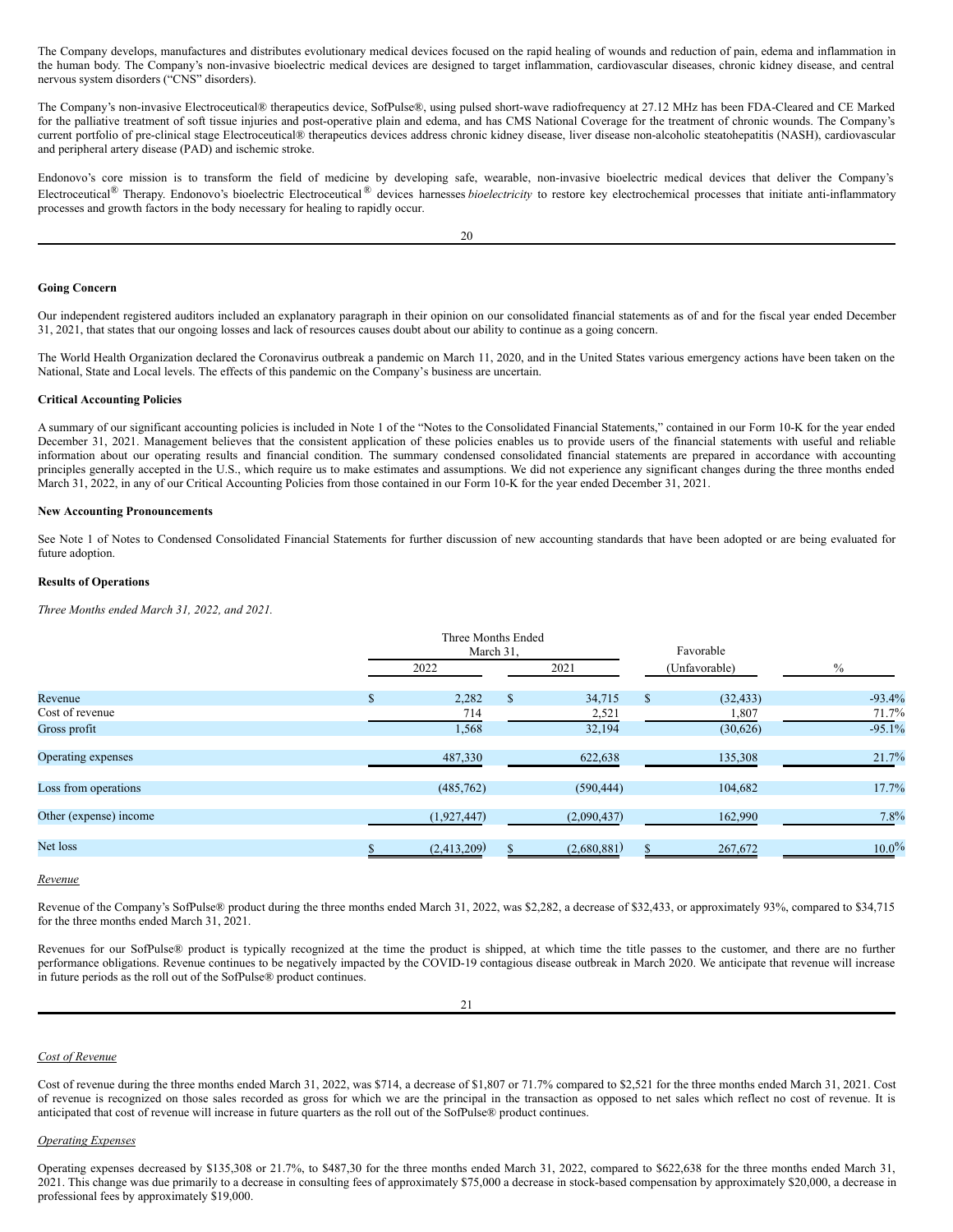#### *Other Expense/Income*

Other expense for the three months ended March 31, 2022, was \$1,927,447 compared to an expense of \$2,090,437 for the three months ended March 31, 2021. This change was due primarily to a change in valuation of our derivative liabilities of approximately \$170,000. We anticipate large fluctuations in other income/expense following quarterly reevaluation of derivative liabilities.

## *Liquidity and Capital Resources*

|                                             |              | As of                        |              |                      |               |                         |  |
|---------------------------------------------|--------------|------------------------------|--------------|----------------------|---------------|-------------------------|--|
|                                             |              | March 31,<br>2022            |              | December 31,<br>2021 |               | Favorable (Unfavorable) |  |
| <b>Working Capital</b>                      |              |                              |              |                      |               |                         |  |
| <b>Current</b> assets                       | $\mathbb{S}$ | 64,427                       | $\mathbf{s}$ | 94,855               | $\mathbb{S}$  | (30, 428)               |  |
| Current liabilities                         |              | 19,772,066                   |              | 17,701,710           |               | (2,070,356)             |  |
| Working capital deficit                     |              | (19,707,639)                 |              | (17,606,855)         | \$            | (2,100,784)             |  |
| Long-term debt                              |              | 79,825                       |              | 79,825               | \$            |                         |  |
| Stockholders' deficit                       |              | (18,036,836)                 |              | (15,774,324)         |               | (2,262,512)             |  |
|                                             |              | Three Months Ended March 31, |              |                      |               | Favorable               |  |
|                                             |              | 2021<br>2022                 |              |                      | (Unfavorable) |                         |  |
| Statements of Cash Flows Select Information |              |                              |              |                      |               |                         |  |
| Net cash provided (used) by:                |              |                              |              |                      |               |                         |  |
| Operating activities                        | \$           | (122, 954)                   | \$           | (289, 948)           | \$            | 166,994                 |  |
| Investing activities                        | \$           |                              | \$           |                      | \$            |                         |  |
| Financing activities                        | \$           | 97,000                       | \$           | 362,500              | \$            | (265, 500)              |  |
|                                             | 23           |                              |              |                      |               |                         |  |

|                                         |  | As of<br>March 31,<br>2022<br>December 31, 2021 |  |           |               | Favorable  |  |
|-----------------------------------------|--|-------------------------------------------------|--|-----------|---------------|------------|--|
|                                         |  |                                                 |  |           | (Unfavorable) |            |  |
| <b>Balance Sheet Select Information</b> |  |                                                 |  |           |               |            |  |
|                                         |  |                                                 |  |           |               |            |  |
| Cash                                    |  | 59.982                                          |  | 85,936    |               | (25,954)   |  |
|                                         |  |                                                 |  |           |               |            |  |
| Accounts payable and accrued expenses   |  | 7,506,358                                       |  | 7,078,283 |               | (428, 075) |  |

Since January 1, 2022, and through March 31, 2022, the Company has raised approximately \$0.1 million in debt transactions. These funds have been used to fund on-going corporate operations. Our accompanying condensed consolidated financial statements have been prepared assuming the Company will continue as a going concern, which contemplates realization of assets and the satisfaction of liabilities in the normal course of business for the twelve-month period following the date of these condensed consolidated financial statements. Our cash on hand at March 31, 2022 was less than \$60,000. The Company has incurred substantial losses since inception. Its current liabilities exceed its current assets and available cash is not sufficient to fund expected future operations. The Company is contemplating raising additional capital through debt and equity in order to continue the funding of its operations and to acquire a profitable business. However, there is no assurance that the Company can raise sufficient funds or generate sufficient revenues to pay its obligations as they become due, which raises substantial doubt about our ability to continue as a going concern.

24

The Company is not aware of any recently issued accounting pronouncements that when adopted will have a material effect on the Company's financial position or result of its operation.

## **Off-Balance Sheet Arrangements**

We have no off-balance sheet arrangements.

#### **Item 3. Quantitative and Qualitative Disclosures about Market Risk.**

We are a Smaller Reporting Company and are not required to provide the information under this item.

## **Item 4. Controls and Procedures.**

## *Disclosure of controls and procedures.*

We maintain disclosure controls and procedures that are designed to ensure that information required to be disclosed in our reports, filed under the Securities Exchange Act of 1934, is recorded, processed, summarized and reported within the time periods specified in the SEC's rules and forms, and that such information is accumulated and communicated to our management, including our chief executive officer and chief financial officer, as appropriate, to allow timely decisions regarding required disclosure. In designing and evaluating the disclosure controls and procedures, management recognized that any controls and procedures, no matter how well designed and operated, can provide only reasonable and not absolute assurance of achieving the desired control objectives. In reaching a reasonable level of assurance, management necessarily was required to apply its judgment in evaluating the cost-benefit relationship of possible controls and procedures. In addition, the design of any system of controls also is based in part upon certain assumptions about the likelihood of future events, and there can be no assurance that any design will succeed in achieving its stated goals under all potential future conditions. Over time, a control may become inadequate because of changes in conditions or the degree of compliance with policies or procedures may deteriorate. Because of the inherent limitations in a cost-effective control system, misstatements due to error or fraud may occur and not be detected.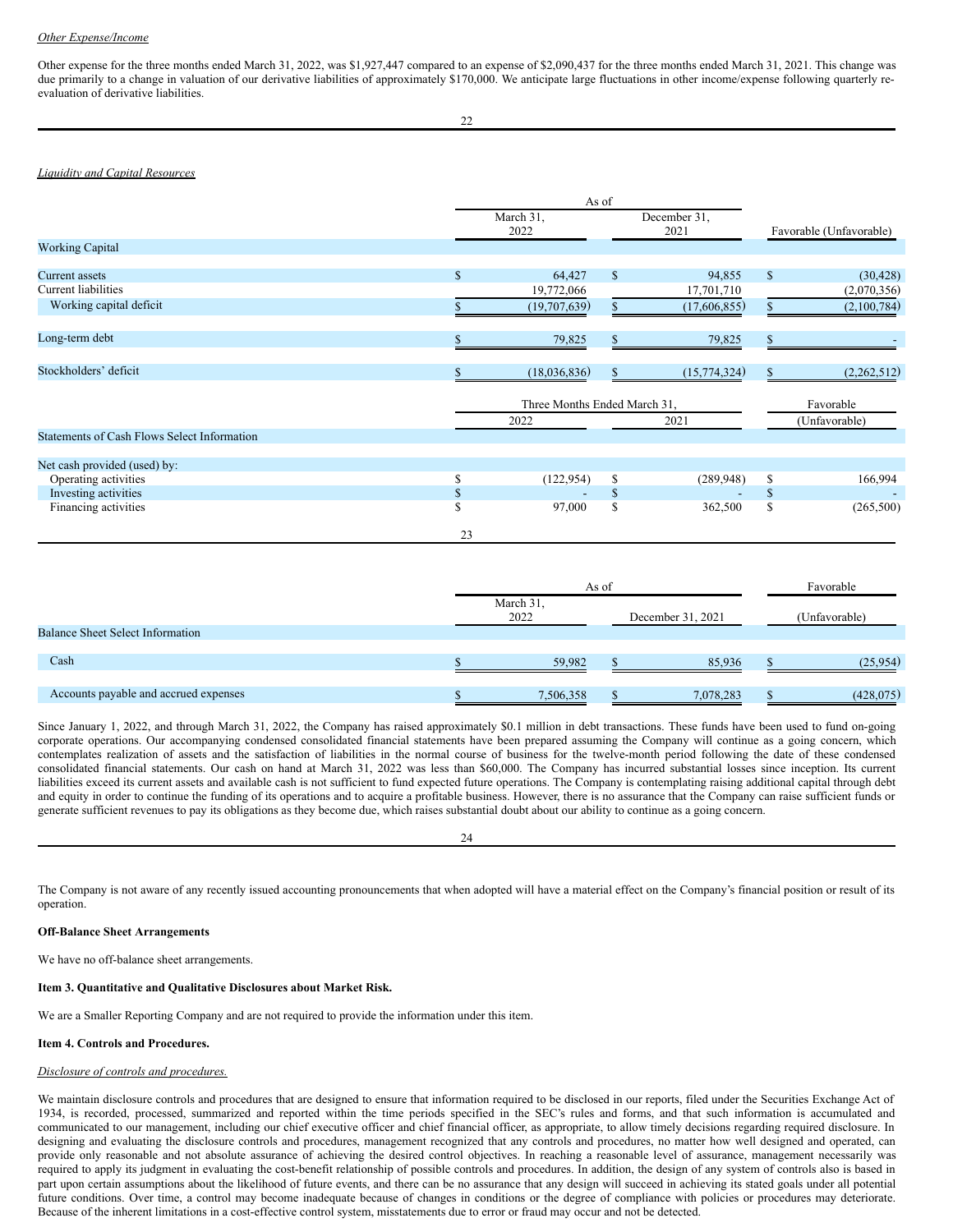As required by the SEC Rule 13a-15(b), we carried out an evaluation under the supervision and with the participation of our management, including our principal executive officer and principal financial officer, of the effectiveness of the design and operation of our disclosure controls and procedures as of the end of the period covered by this report. Based on the foregoing, our principal executive officer and principal financial officer concluded that our disclosure controls and procedures were not effective at the reasonable assurance level due to the material weaknesses described below.

In light of the material weaknesses described below, we performed additional analysis and other post-closing procedures to ensure our financial statements were prepared in accordance with generally accepted accounting principles. Accordingly, we believe that the financial statements included in this report fairly present, in all material respects, our financial condition, results of operations and cash flows for the periods presented.

A material weakness is a control deficiency (within the meaning of the Public Company Accounting Oversight Board (PCAOB) Auditing Standard No. 2) or combination of control deficiencies that result in more than a remote likelihood that a material misstatement of the annual or interim financial statements will not be prevented or detected. Management has identified the following two material weaknesses which have caused management to conclude that as of March 31, 2022, our disclosure controls and procedures were not effective at the reasonable assurance level:

1. We do not have written documentation of our internal control policies and procedures. Written documentation of key internal controls over financial reporting is a requirement of Section 404 of the Sarbanes-Oxley Act which is applicable to us for the quarter ended March 31, 2022. Management evaluated the impact of our failure to have written documentation of our internal controls and procedures on our assessment of our disclosure controls and procedures and has concluded that the control deficiency that resulted represented a material weakness.

25

2. We do not have sufficient segregation of duties within accounting functions, which is a basic internal control. Due to our size and nature, segregation of all conflicting duties may not always be possible and may not be economically feasible. However, to the extent possible, the authorization of transactions, the custody of assets and the recording of transactions should be performed by separate individuals. The recording of transactions function is maintained by a third-party consulting firm whereas authorization and custody remains under the Company's Chief Executive Officer's responsibility. Management evaluated the impact of our failure to have segregation of duties on our assessment of our disclosure controls and procedures and has concluded that the control deficiency that resulted represented a material weakness.

To address these material weaknesses, management performed additional analyses and other procedures to ensure that the financial statements included herein fairly present, in all material respects, our financial position, results of operations and cash flows for the periods presented.

## **Changes in internal controls over financial reporting.**

There has been no change in our internal control over financial reporting that occurred during the fiscal quarter covered by this Quarterly Report on Form 10-Q that has materially affected, or is reasonably likely to materially affect, our internal control over financial reporting.

## **PART II - OTHER INFORMATION**

#### **Item 1. Legal Proceedings.**

We were defendants in a case entitled*Auctus Fund, LLC v. Endonovo Therapeutics, Inc. et.al* 20-cv-11286-PBS filed in the Federal District Court in Massachusetts in July 2020. The complaint sought damages related to a variable rate convertible note dated in August 2019 in the original amount of \$275,250 and alleged various counts of State and Federal securities laws violations, breach of contract, fraud, consumer fraud and other claimed theories of damages while claiming damages in excess of \$500,000, other unspecified damages and attorney fees. Auctus filed an amended complaint that was responded to by way of a motion to dismiss. On February 28, 2022, the Court granted our motion to dismiss, refused to extend supplemental jurisdiction over the State law claims and held that as a result of the dismissal, the Company's counterclaims were moot. To date neither party has appealed the ruling. Due to the nature of our business, we may become active in litigation relating to the defense, or assertion of our patent rights or other corporate matters.

The Company is subject to certain legal proceedings, which it considers routine to its business activities. As of March 31, 2022, the Company believes, after consultation with legal counsel, that the ultimate outcome of such legal proceedings, whether individually or in the aggregate, is not likely to have a material adverse effect on the Company's financial position, results of operations or liquidity.

#### **Item 1A. Risk Factors.**

We are a Smaller Reporting Company (as defined in Rule 12b-2 of the Exchange Act) and are not required to provide the information under this item.

## **Item 2. Unregistered Sales of Equity Securities and Use of Proceeds.**

| Number of     |                     |        |        |
|---------------|---------------------|--------|--------|
| Common Shares | Source of           |        |        |
| Issued        | Payment             | Amount |        |
|               |                     |        |        |
| 3,700,000     | Conversion of notes |        | 88,800 |
| 2,428,777     | Settlement of debt  |        | 46,147 |
| 700,000       | Commitment shares   |        | 15.750 |

The above issuances of securities during the three months ended March 31, 2022, were exempt from registration pursuant to Section 4(2), and/or Regulation D promulgated under the Securities Act. These securities qualified for exemption under Section 4(2) of the Securities Act since the issuance securities by us did not involve a public offering. The offering was not a "public offering" as defined in Section 4(2) due to the insubstantial number of persons involved in the deal, size of the offering, manner of the offering and number of securities offered. We did not undertake an offering in which we sold a high number of securities to a high number of investors. In addition, these stockholders had the necessary investment intent as required by Section 4(2) since they agreed to and received share certificates bearing a legend stating that such securities are restricted pursuant to Rule 144 of the Securities Act. This restriction ensures that these securities would not be immediately redistributed into the market and therefore not be part of a "public offering." Based on an analysis of the above factors, we have met the requirements to qualify for exemption under Section 4(2) of the Securities Act for this transaction.

#### **Item 3. Defaults upon Senior Securities.**

None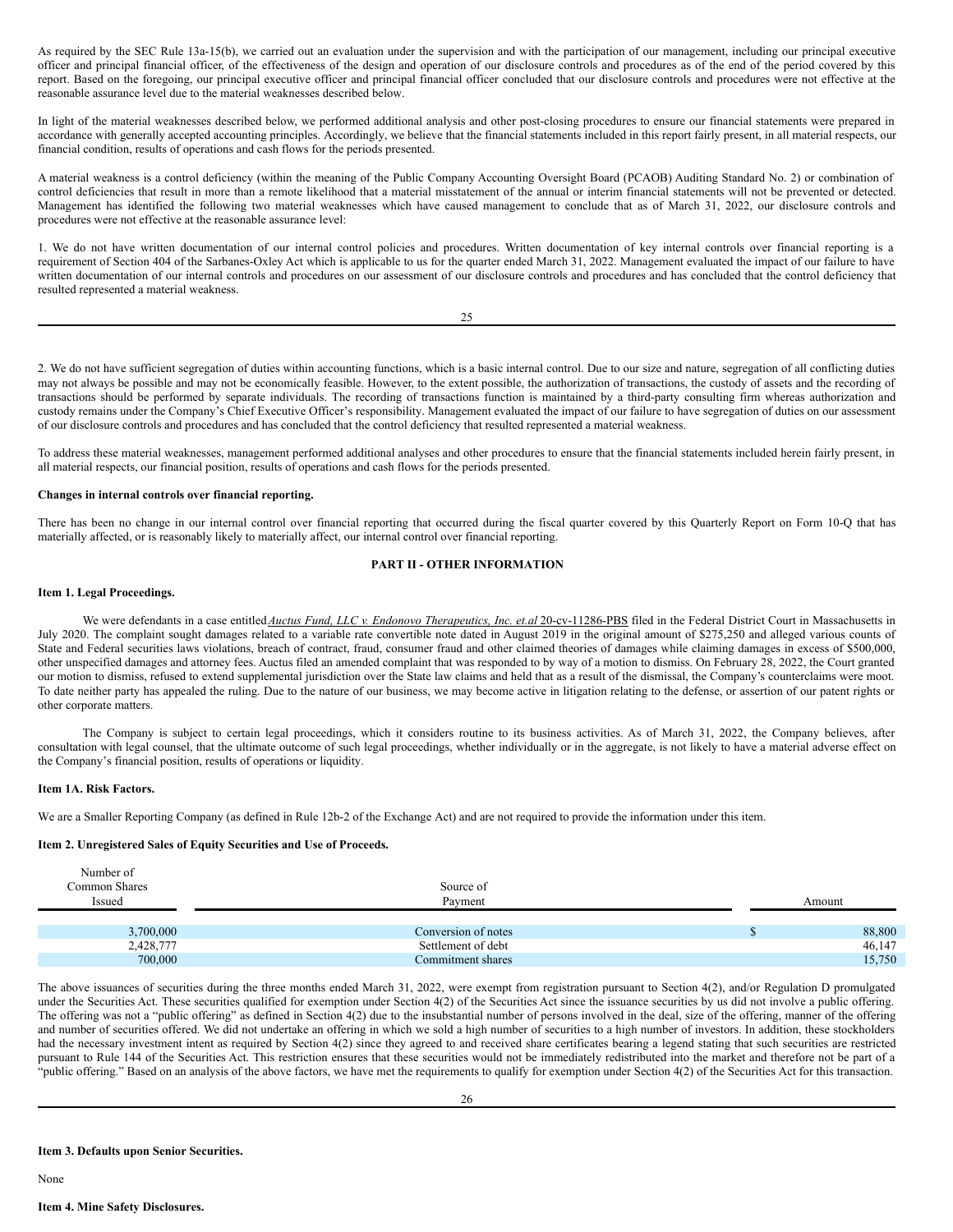## **Item 5. Other Information**

None

## **Item 6. Exhibits**

| <b>Exhibit</b><br>Number | <b>Exhibit Title</b>                                                                                                                                                                      |
|--------------------------|-------------------------------------------------------------------------------------------------------------------------------------------------------------------------------------------|
| $31.1*$                  | Certification of Principal Executive Officer and Principal Financial Officer, pursuant to 18 U.S.C. Section 1350 as adopted pursuant to Section 302 of the<br>Sarbanes-Oxley Act of 2002. |
| $32.1**$                 | Certification of Principal Executive Officer and Principal Financial Officer, pursuant to 18 U.S.C. Section 1350 as adopted pursuant to Section 906 of the<br>Sarbanes-Oxley Act of 2002. |
| 101                      | The following materials from the Company's Quarterly report for the period ended March 31, 2022, formatted in Extensible Business Reporting Language<br>$(XBRL)$ .                        |
| 101.INS                  | Inline XBRL Instance Document                                                                                                                                                             |
| 101.SCH                  | Inline XBRL Taxonomy Extension Schema Document                                                                                                                                            |
| 101.CAL                  | Inline XBRL Taxonomy Extension Calculation Linkbase Document                                                                                                                              |
| 101.DEF                  | Inline XBRL Taxonomy Extension Definition Linkbase Document                                                                                                                               |
| $101$ .LAB               | Inline XBRL Taxonomy Extension Label Linkbase Document                                                                                                                                    |
| 101.PRE                  | Inline XBRL Taxonomy Extension Presentation Linkbase Document                                                                                                                             |
| 104                      | Cover Page Interactive Data File (embedded within the Inline XBRL document)                                                                                                               |
| $\ast$<br>**             | Filed Herewith<br>Furnished Herewith                                                                                                                                                      |
|                          | 27                                                                                                                                                                                        |

# **SIGNATURES**

Pursuant to the requirements of the Securities Exchange Act of 1934, the registrant has duly caused this report to be signed on its behalf by the undersigned, thereunto duly authorized.

28

## Dated: May 19, 2022 **Endonovo Therapeutics, Inc.**

By: */s/ Alan Collier*

Alan Collier Chief Executive Officer (Duly Authorized Officer, Principal Executive Officer, and Principal Financial Officer)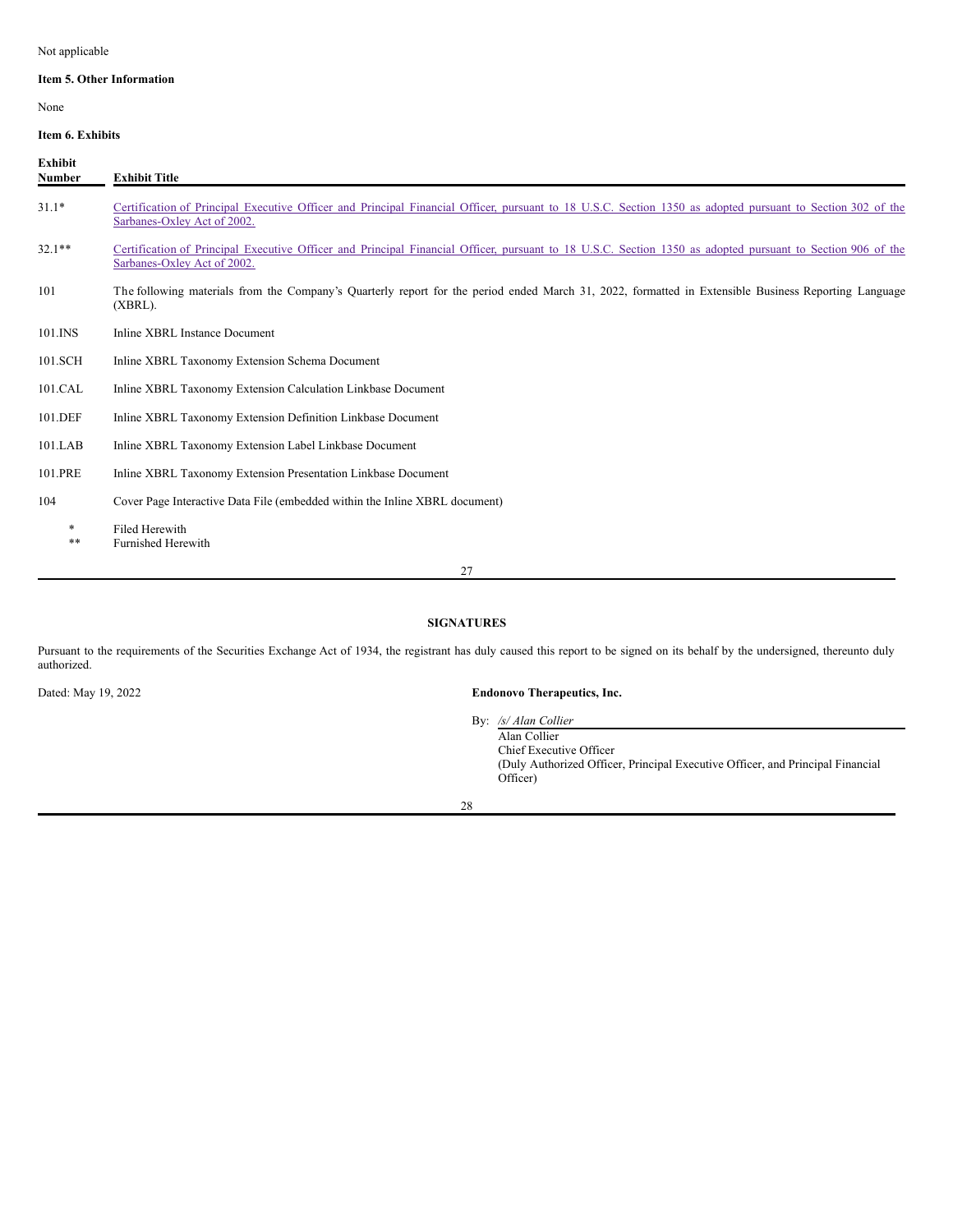#### Certification of Principal Executive Officer and Principal Financial Officer Pursuant to 18 U.S.C. 1350 (Section 302 of the Sarbanes-Oxley Act of 2002)

<span id="page-15-0"></span>I, Alan Collier, Chief Executive Officer and Principal Financial Officer, certify that:

- 1. I have reviewed this Quarterly Report on Form 10-Q of Endonovo Therapeutics, Inc. for the period ended March 31, 2022**;**
- 2. Based on my knowledge, this report does not contain any untrue statement of a material fact or omit to state a material fact necessary to make the statements made, in light of the circumstances under which such statements were made, not misleading with respect to the period covered by this report;
- 3. Based on my knowledge, the financial statements, and other financial information included in this report, fairly present in all material respects the financial condition, results of operations and cash flows of the registrant as of, and for, the periods presented in this report;
- 4. I am responsible for establishing and maintaining disclosure controls and procedures (as defined in Exchange Act Rules 13a-15(e) and 15d-15(e)) and internal control over financial reporting (as defined in Exchange Act Rules 13a-15(f) and 15d-15(f)) for the registrant and have:
	- (a) Designed such disclosure controls and procedures, or caused such disclosure controls and procedures to be designed under our supervision, to ensure that material information relating to the registrant, including its consolidated subsidiaries, is made known to us by others within those entities, particularly during the period in which this report is being prepared;
	- (b) Designed such internal control over financial reporting, or caused such internal control over financial reporting to be designed under our supervision, to provide reasonable assurance regarding the reliability of financial reporting and the preparation of financial statements for external purposes in accordance with generally accepted accounting principles;
	- (c) Evaluated the effectiveness of the registrant's disclosure controls and procedures and presented in this report our conclusions about the effectiveness of the disclosure controls and procedures, as of the end of the period covered by this report based on such evaluation; and
	- (d) Disclosed in this report any change in the registrant's internal control over financial reporting that occurred during the registrant's most recent fiscal quarter (the registrant's fourth fiscal quarter in the case of an annual report) that has materially affected, or is reasonably likely to materially affect, the registrant's internal control over financial reporting; and
- 5. I have disclosed, based on our most recent evaluation, to the registrant's auditors and the audit committee of registrant's board of directors (or persons performing the equivalent functions):
	- (a) All significant deficiencies and material weaknesses in the design or operation of internal control over financial reporting which are reasonably likely to adversely affect the registrant's ability to record, process, summarize and report financial information; and
	- (b) Any fraud, whether or not material, that involves management or other employees who have a significant role in the registrant's internal controls.

Dated: May 19, 2022 */s/ Alan Collier*

Chief Executive Officer and Principal Financial Officer